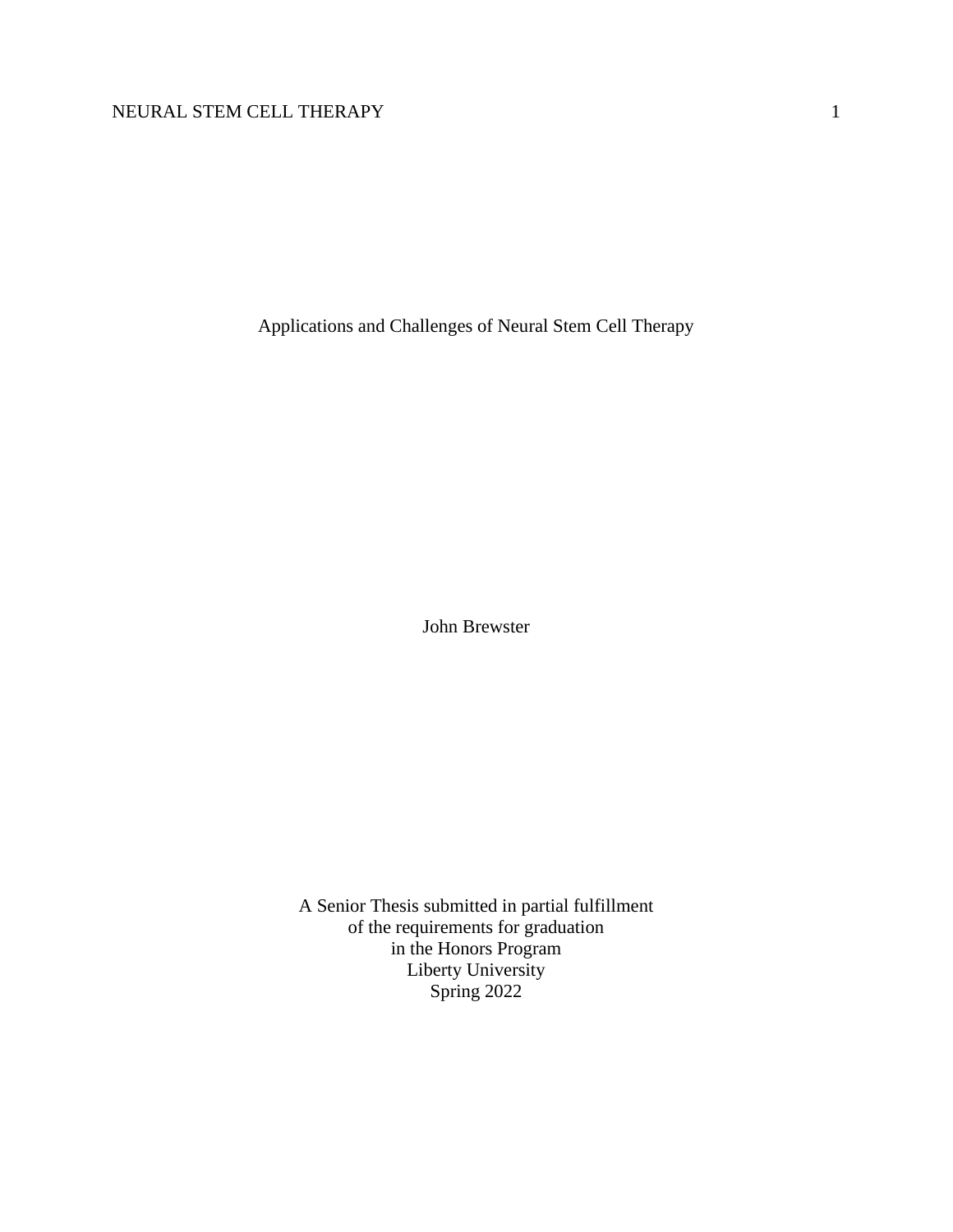This Senior Honors Thesis is accepted in partial fulfillment of the requirements for graduation from the Honors Program of Liberty University.

> Dr. Kimberly A.P. Mitchell, Ph.D. Thesis Chair

> > Dr. Paul Sattler, Ph.D. Committee Member

Dr. Marilyn Peyton, Ph.D. Honors Assistant Director

April 20th, 2022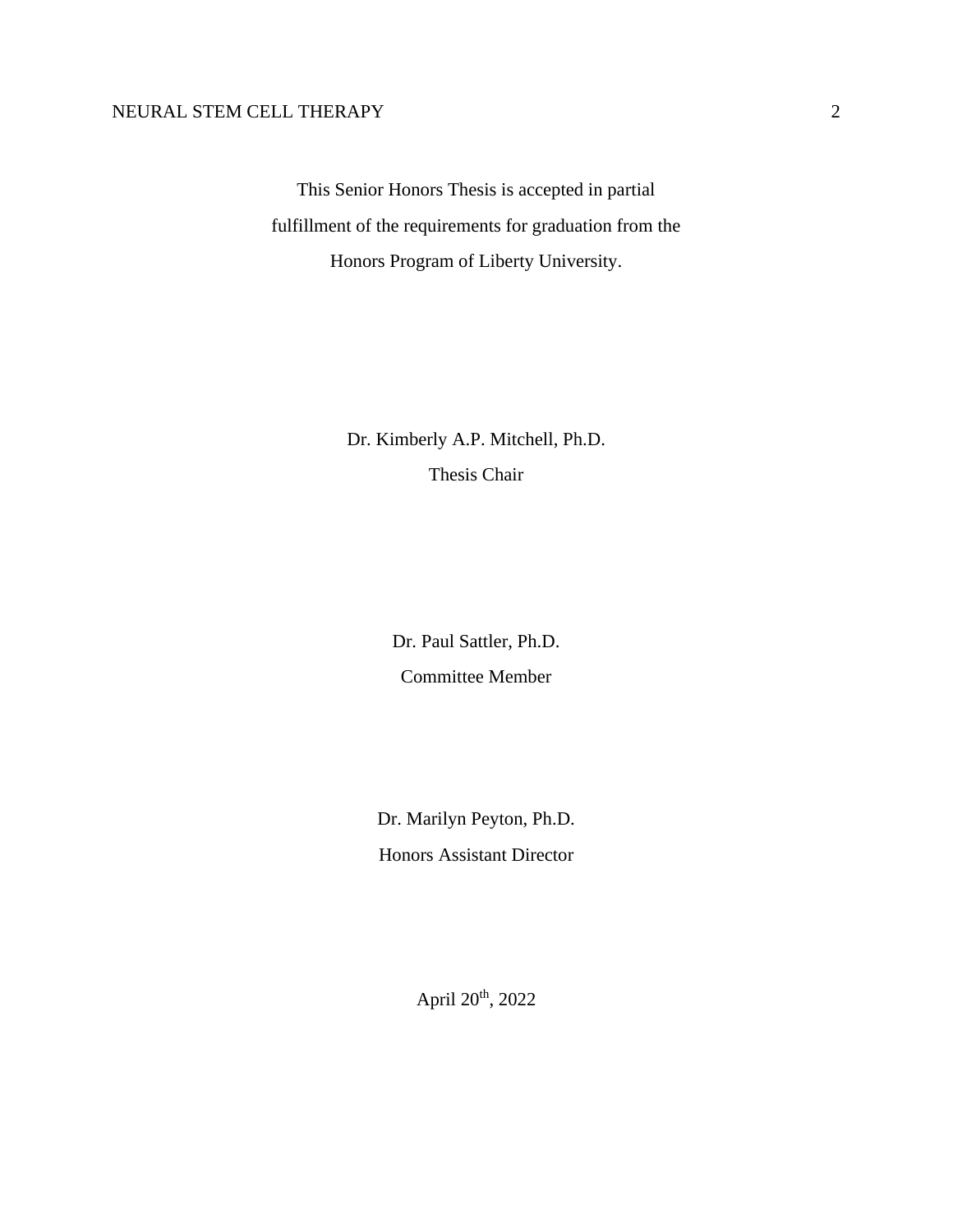# **Abstract**

In response to the many neurological disorders that plague humanity, no treatment shows more promise than stem cell therapy. By using these special cells to regrow damaged neurons and combat sources of disease in affected patients, researchers hope to treat neurological disorders of all kinds. While great strides have been made in laboratory settings, the widespread use of stem cells to treat neurological disorders in humans is still a distant goal. Recent advancements have been made in the area of neural stem cell therapy, but complications arise when using this method to treat neurological disorders.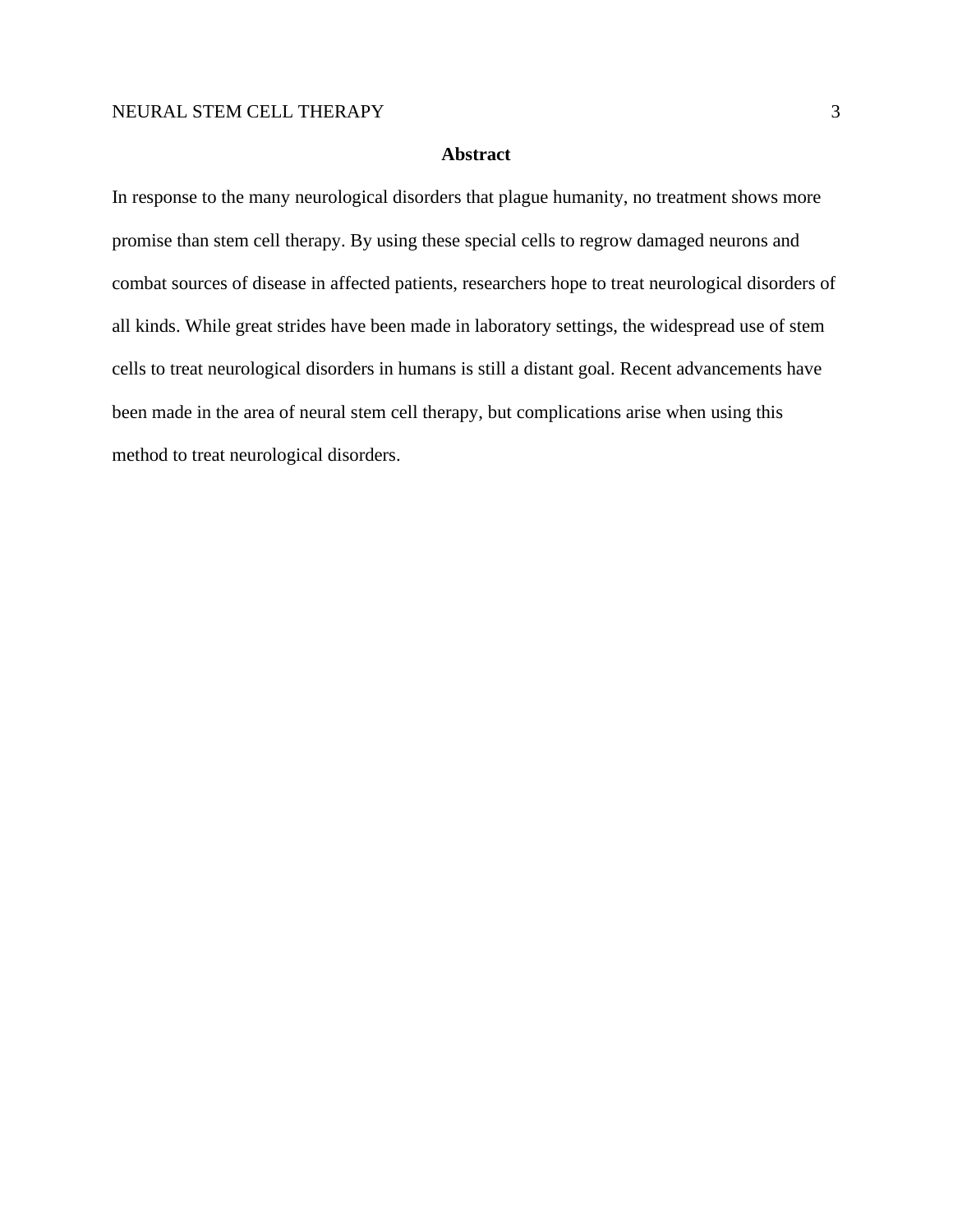#### **Applications and Challenges of Neural Stem Cell Therapy**

Stem cells possess the remarkable ability to develop into many different types of cells and are the foundation of every tissue and organ system of the human body. While all stem cells can self-renew and differentiate, different types of stem cells have a range of abilities. For example, embryonic stem cells are those that have been extracted from the blastocyst, a mass of cells that forms days after a human egg cell has been fertilized by a sperm. These cells are valuable for their pluripotent ability, or the ability to transform into every cell in the body, except for placental or umbilical cord cells. Tissue-specific stem cells, on the other hand, are adult stem cells that are housed in a specific organ and can transform into any cell of the same organ. While using these cells to combat disease shows enormous potential, the many setbacks that have occurred when transplanting stem cells show that advancements need to be made for widespread use of this method to be possible (Alison et al., 2002).

One of the most promising applications of stem cell therapy lies in the prospect of using these specialized cells to treat neurological disorders. Neurological disorders such as Alzheimer's disease, Parkinson's disease, multiple sclerosis, cerebrovascular diseases, and many others arise when some factor induces the destruction of nervous tissue. When a neurological disorder causes damage to the neurons of these individuals, long-term and potentially permanent effects can arise due to the inability of most neurons to regenerate. This is due to the amitotic nature of neurons, meaning that the DNA copying of these cells is impeded by a lack of centrioles, making them unable to enter mitosis. While this might seem like a flaw, the specialized functions that neurons perform to transfer signals throughout the body require neurons to establish widespread interneuron connections (Frotscher, 1992). The addition of new neurons by the replication process would harm these functions by taking energy away from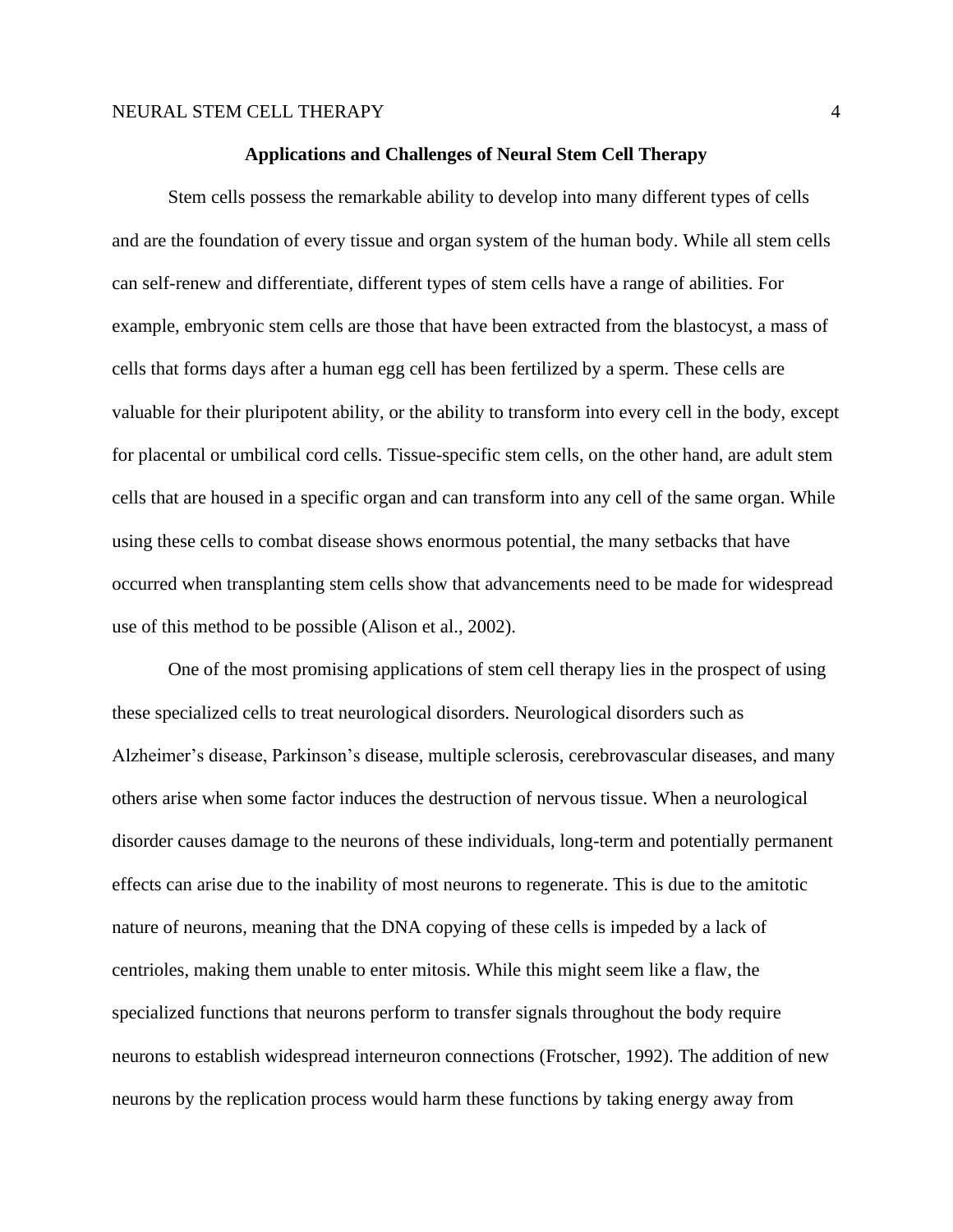signal transduction and interfering with established neural connections. The goal of neural stem cell therapy is to combat damage caused to these neurons by inducing the differentiation of new neurons.

While the inability of neurons to reproduce is constant throughout much of the body, there is evidence that neural reproduction (neurogenesis) occurs in two main regions of the body: the subventricular zone (SVZ) and the subgranular zone of the dentate gyrus (Haas et al., 2005). In addition to this finding, it has also been found that neural stem cells (NSCs) exist in the striatum, spinal cord, and neocortex of the central nervous system. The NSCs in these areas persist throughout the lifetime of humans and are exogenously modulated by external signals. When signaled by factors such as an enriched environment, physical activity, or stress, neurogenesis begins.

#### **Therapeutic Process**

Neural stem cell therapy begins with the culturing and replication of NSCs in laboratory conditions. While there are multiple ways to obtain NSCs, researchers need to be aware of the limitations of each method. The first way that these cells can be obtained is by extracting them directly from neural tissues such as the subgerminal zone in adults or the neuroectoderm in fetuses (Boese et al., 2018). Once obtained, the stem cells are grown on media, and growth factors are added to increase expansion. Another method used to obtain neural stem cells is to derive them from embryonic stem cells in vivo. This technique, however, is limited by the vast amount of manipulation that is required to cause the embryonic stem cells to differentiate into NSCs instead of other cell types. To maximize neural stem cell yield, certain compounds need to be introduced into the embryonic stem cell culture to inhibit differentiation into other cell types.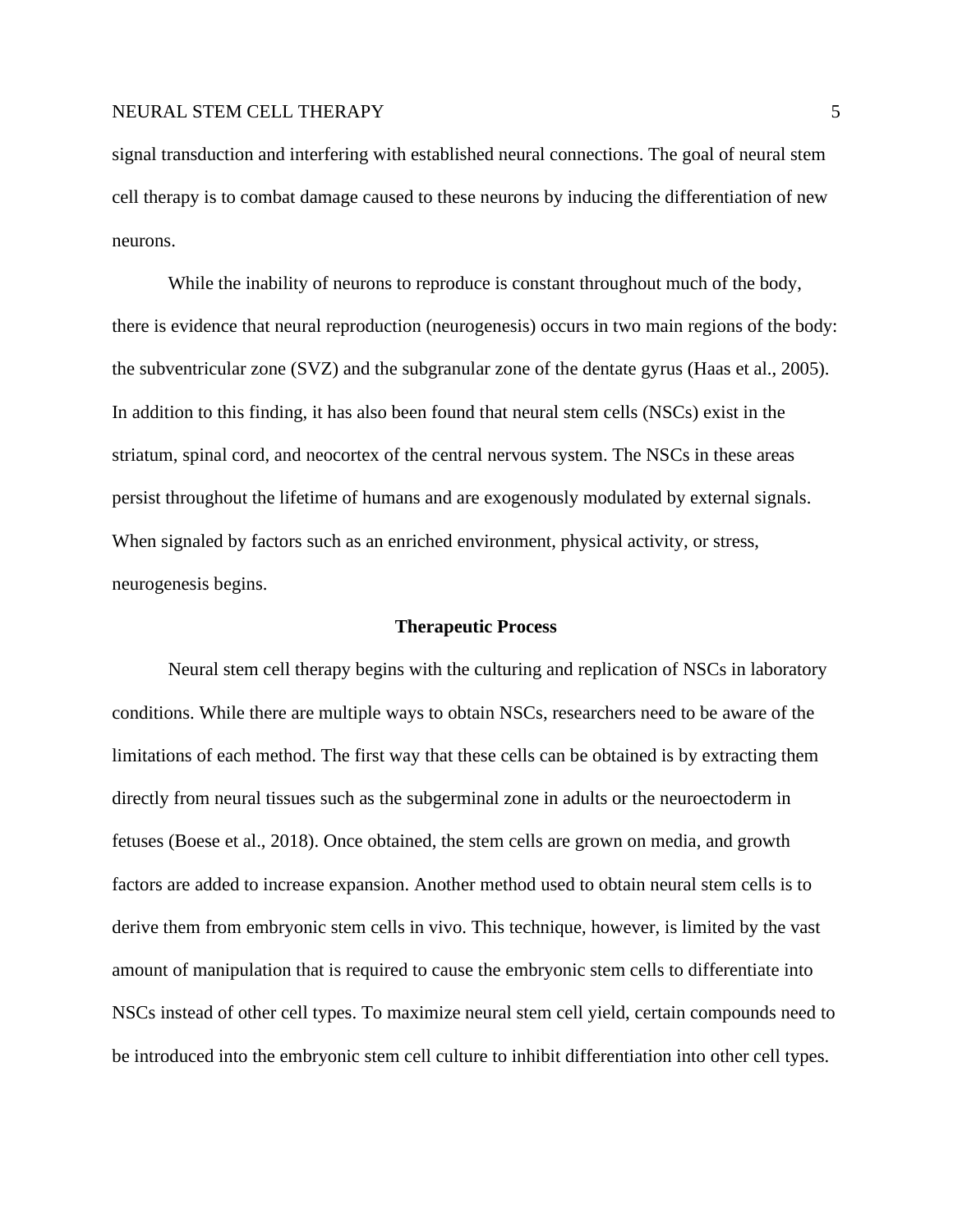In addition to the previous two techniques, there also exists a method for obtaining NSCs by reprogramming somatic cells to reproduce stem cells. iPSCs, which are human-induced pluripotent stem cells, have been created by using vectors to introduce new genes into somatic cells, causing them to reproduce stem cells instead of somatic cells. One benefit of using iPSCs to generate neural stem cells is there are fewer ethical concerns than traditional methods of deriving stem cells from human embryos. This is especially important due to the knowledge that such types of embryos are increasingly often showing developmental autonomy and even viability (Denker, 2021). However, when working with iPSCs, a limitation exists in having to navigate the lengthy procedure of taking already differentiated somatic cells and reprogramming them back into their normal state. Another method similar to this involves using defined growth factors to directly cause the differentiation of somatic cells into neural stem cells (Boese et al., 2018). This method shows much promise because, in addition to limiting ethical concerns regarding extracting fetal tissue and reducing the risk of immune system complications, the lengthy process of turning somatic cells into iPSCs is avoided.

Once NSCs have been obtained, they must be grafted into the target issue and successfully migrate to the site of neural damage for therapeutic effects to be performed. In many cases, it has been found that cells transplanted into the brain to treat injury form clusters near the site of injection and demonstrate a low migratory capacity (Ladewig et al., 2014). One hypothesis for this occurrence is that the level of maturity of the transplanted cells is important when hoping to achieve proper cellular migration. In a preclinical study, cortical neuroepithelial stem cells (cNESC) were derived from iPSCs and transplanted into a rat stroke model 7 days post-injury (Payne et al., 2018). Before transplantation, the cNESC cells were arrested in three different stages of differentiation: early-, mid-, and late-stages. At the end of the study, it was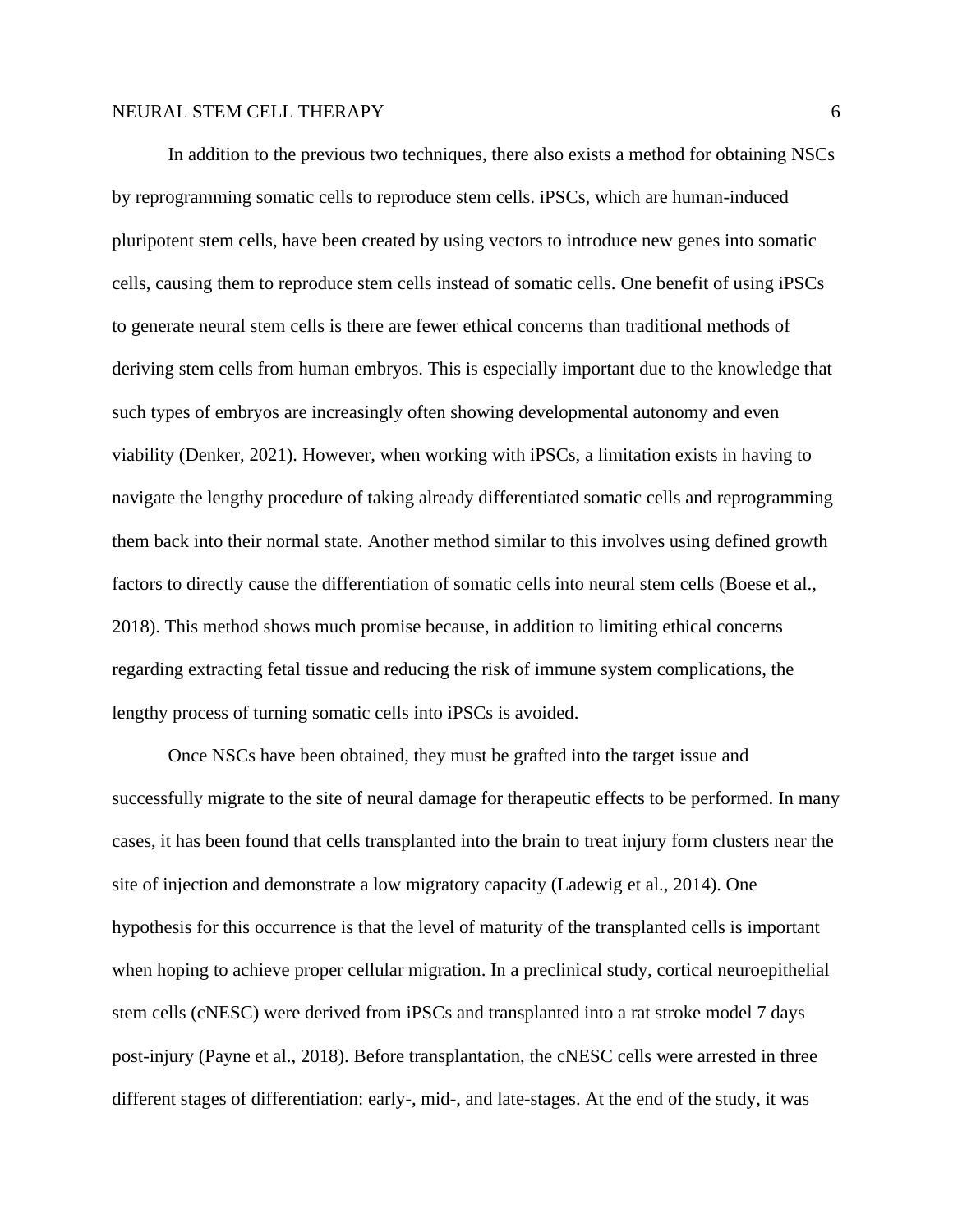found that a higher number of graft cells were observed to survive in rats receiving the early- and mid-stage differentiated stem cells. This shows that the level of stem cell maturity should be considered when seeking to establish cell lines for transplantation.

Chemoattraction is another factor to consider when investigating NSC migration. Many studies have demonstrated the remarkable chemoreceptive abilities of NSCs. When grafted into a tissue of interest, these cells will naturally migrate towards areas of injury. This is due to chemokine receptors that allow NSCs to recognize areas of increased pro-inflammatory chemokine expression (Boese et al., 2018). While this can be a helpful property of NSCs, it can also work to counter migration. It has been found that factors such as fibroblast growth factor 2 (FGF2) and vascular endothelial growth factor (VEGF), which are naturally expressed by neural progenitor cells, can act as chemoattractants for NSCs, pulling them away from injury sites (Ladewig et al., 2014). To counter this, researchers have used FGF2 and VEGF inhibitors to pretreat soon-to-be grafted cells. It was found that by using this method, more transplanted cells underwent proper migration and less densely packed engraftment was observed one-week posttransplantation. Once neural stem cells arrive at an injury site, they can begin to reproduce neurons to make up for those that have been damaged or destroyed.

Neural stem cell therapy, being a relatively new therapeutic technique, has shown both extreme promise and various complications. Some of the successes of neural stem cell therapy have come from preclinical studies on animal models, where results suggest that behavioral recovery after neurological damage is the result of new neural connections being established between the brain and grafted NSCs (Cardoso et al., 2018). These new neural connections support the conclusion that the implanted neural stem cells were able to overcome compatibility obstacles with the animal host and effectively treat disease. Additionally, clinical trials on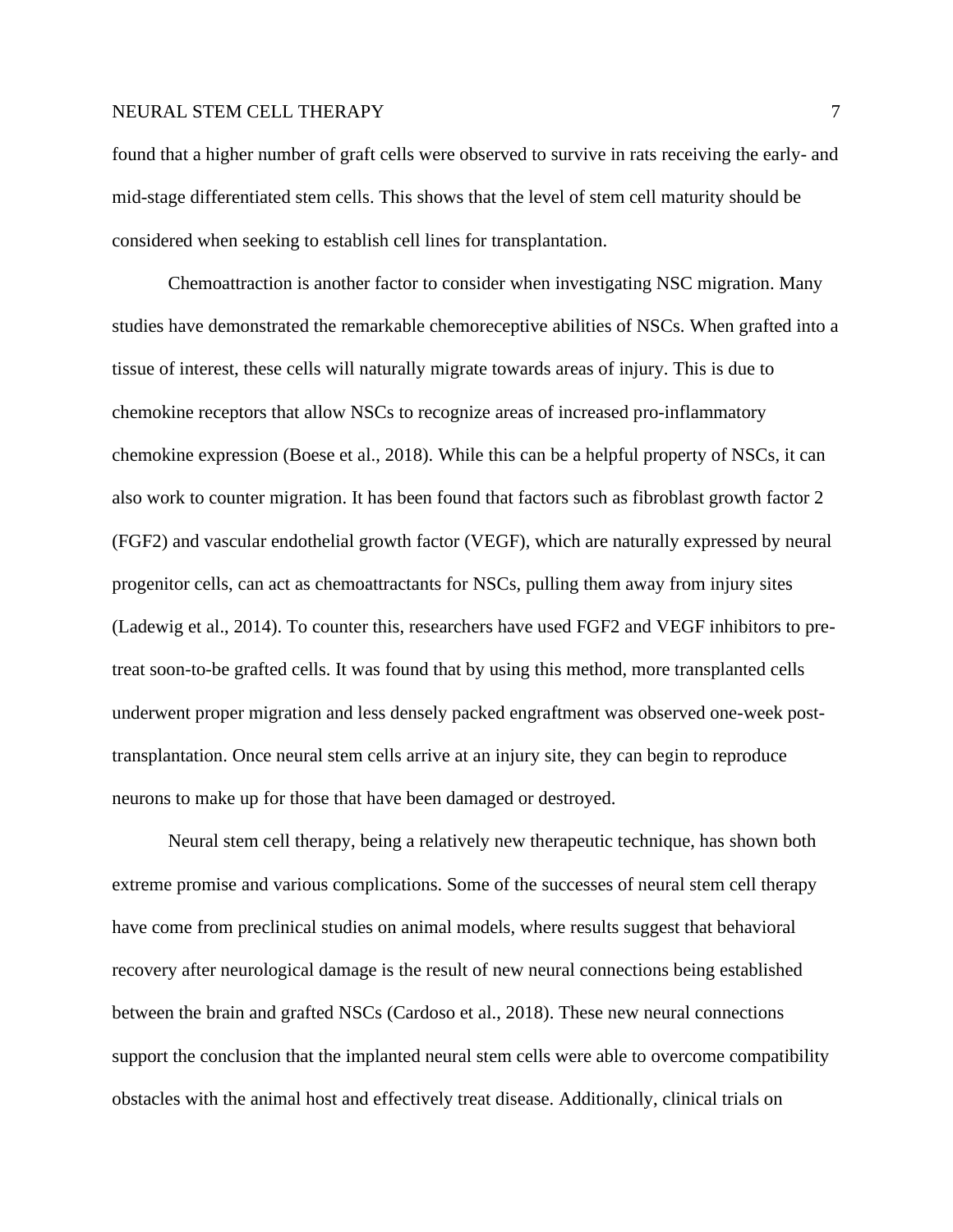patients with Parkinson's disease have been conducted where grafted fetal dopaminergic neurons were able to improve motor function (Lindvall et al., 1992). While these results are encouraging, complications also exist in using neural stem cell therapy to treat neurological disorders. For example, in clinical trials involving the implantation of NSCs, adverse post-surgery effects such as immune reactions and tumor growth have arisen, and the survivability of grafted neural stem cells has been shown to vary widely between trials (Li et al., 2007). For neural stem cell therapy to be ready for wide employment as the premier method for neurological disease treatment, researchers need to uncover solutions to these complex obstacles.

#### **Immune Response to Transplantation**

Much of the difficulties in transplanting NSCs come from the body's natural reaction to foreign material, which is to generate an immune response. This response, although quantifiable, can vary based on the type of transplant being conducted. An autograph transplant, for example, involves grafting self-tissue into another area of the same individual (Punt et al., 2019). Autograft transplants have a high likelihood of avoiding the generation of a severe immune response because the transplanted tissue is derived from the same individual it will be transplanted into and hence will not contain "anti-self" markers in the graft tissue. Another type of transplant, an isograft transplant, also avoids generating a harmful immune response by grafting tissue that comes from genetically identical individuals such as identical twins. Since these individuals contain the same genetic code, they also contain most of the same cell markers. Unfortunately, most organ transplants today require xenograft or allograft transplants, which are when an organ or tissue is transplanted between different species or separate individuals of the same species, respectively. In both of these types of transplants, tissue rejection is common and follows a predictable clinical course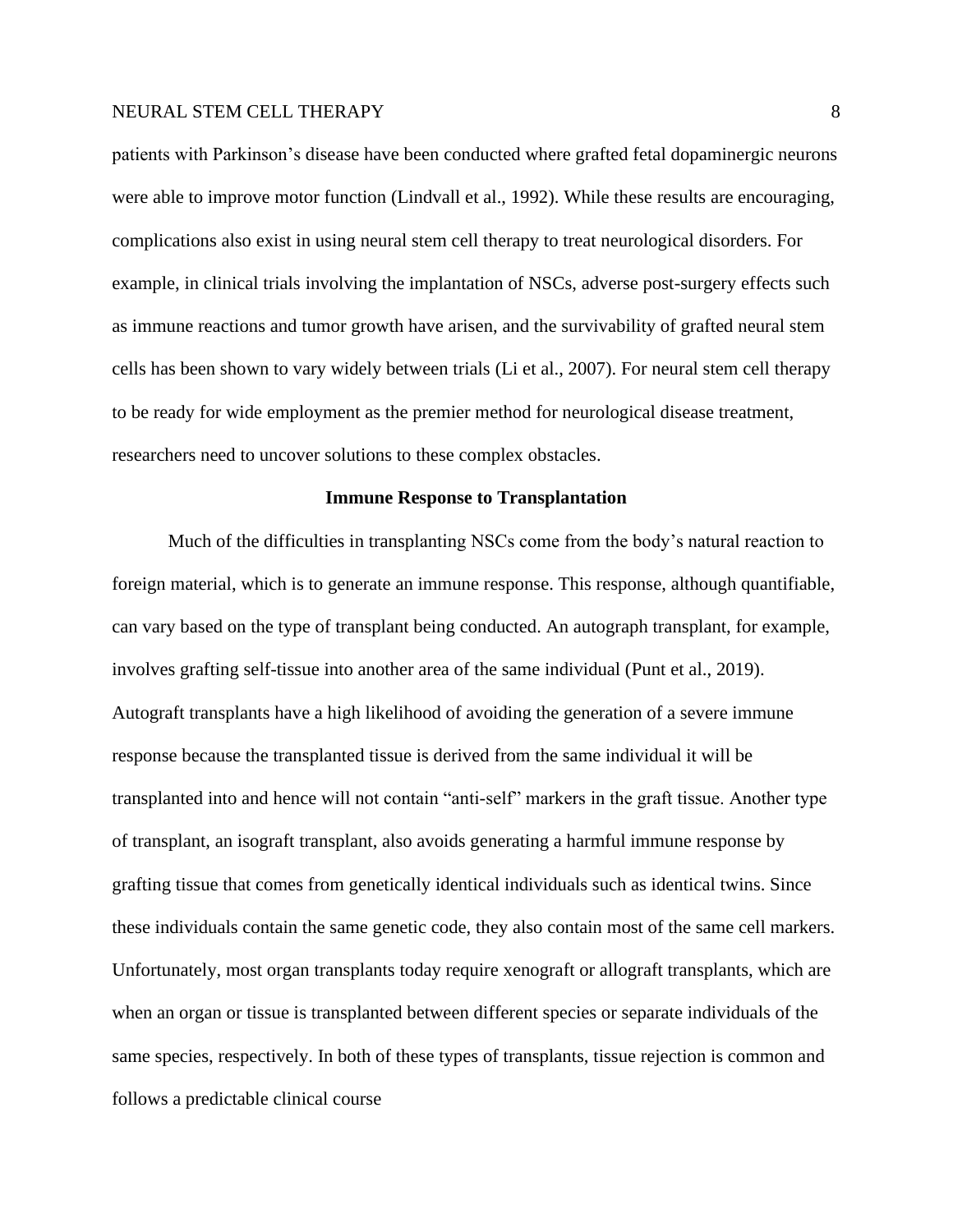In the first stage of graft rejection, called hyperacute rejection by preexisting antibody, rejection occurs before graft tissue can revascularize, due to complement pathways being activated by antibodies (Salado-Manzano et al., 2020). These pathways target graft tissue shortly after it is transplanted into a host. Following this stage, acute rejection occurs via mediation by T-cell responses. In this stage, alloantigens expressed on cells of the foreign graft are recognized by CD4<sup>+</sup> and CD8<sup>+</sup> T cells and proliferate in response (Punt et al., 2019). Usually, acute rejection occurs a week or two after transplantation has occurred. Chronic phase rejection, the last stage of transplant rejection, occurs due to both cell-mediated and humoral responses to graft tissue. Unfortunately, this phase of rejection is very dangerous because it can occur months or even years after acute rejection reactions to transplanted tissue have subsided. Currently, the survival rates of individuals receiving grafted tissues and organ transplants are the highest in history, but, even so, clinical research is currently being conducted to attempt to discover allograft transplantation techniques that would avoid generating harmful immune responses and risking tissue rejection altogether.

#### **Avoiding Harmful Inflammation**

After neurological disorders such as stroke take place, it is common for harmful inflammation to be generated, causing secondary damage to both the central and peripheral nervous systems. This inflammation is caused by the actions of the body's innate and adaptive inflammatory mechanisms (Lee et al., 2008). This process begins when neutrophils and macrophages initiate the infiltration of microglia into the brain. Following this cell migration, the site of neurological damage experiences widespread activation of inflammatory cytokines and chemokines. Next, the major cytokines, nuclear factor-kappa B (NF-kB) and tumor necrosis factor-alpha (TNF- $\alpha$ ) are activated by the spleen, generating a systemic inflammatory response.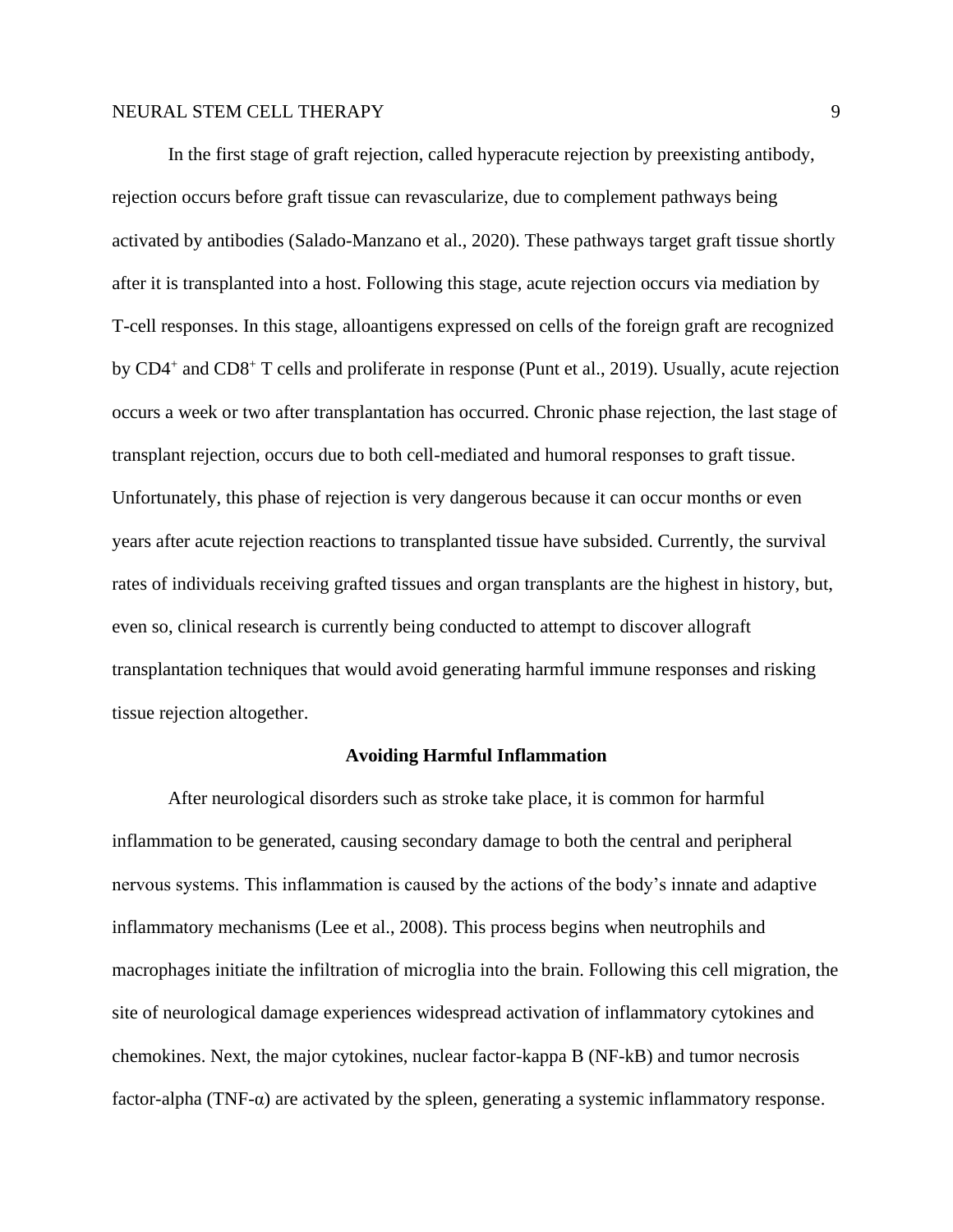Due to the unique ability of neural stem cells to facilitate the regeneration of damaged neurological tissue, its promise for treating common disorders such as stroke is unmatched. Recently, it has been found that NSCs are even more valuable in medicine due to their remarkable abilities to attenuate the production of a harmful inflammatory response. The method by which grafted neural stem cells accomplish inflammatory attenuation is known as the "bystander effect" (Lee et al., 2008). During this action, NSCs show chaperone-like roles to modulate their surrounding environment and use immune-like functions to induce the regulated cell death, or apoptosis, of encephalitogenic T-cells. Additionally, NSCs have also been shown to suppress the adaptive immune system, which leads to decreased peripheral inflammation generation.

Because one of the chief causes of transplant rejection is widespread inflammation, it is clear to see why it is so important that NSCs alleviate this concern. While most transplantation surgeries require dangerous immunosuppressive treatments before a procedure is viable, NSCs can create an environment safe enough for graft tissue to survive in a new host without the involvement of outside pharmaceuticals. In this way, continued research into advancing the natural anti-inflammatory and immunosuppressive abilities of NSCs may allow future patients with neurological disorders such as stroke, Parkinson's disease, or dementia to heal in a way that does not risk developing a serious or even life-threatening infection.

# **Genetic Modification**

An additional strategy to improve the viability of neural stem cell transplantation is employing genetic modification to improve both the survival rate and therapeutic function of transplanted cells. Through gene editing, researchers have been able to insert exogenous genes into the NSC's genome, allowing much larger numbers of grafted cells to survive implantation.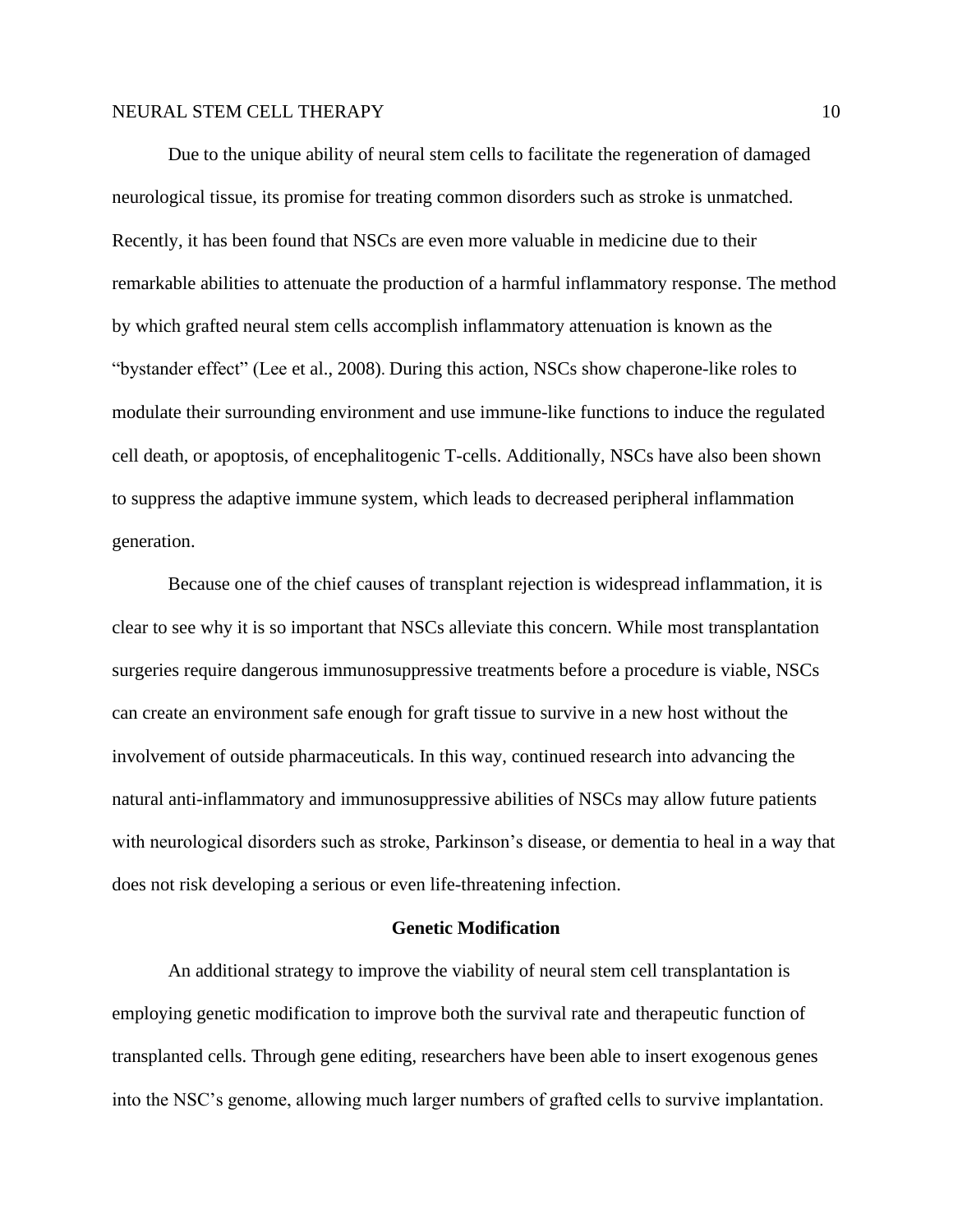While one of the most promising functions of NSCs is their natural immunosuppressant and antiinflammatory abilities, which help to avoid the risk of generating rejection, there have been concerns in the medical community about whether genetic modification of NSCs will lead to the generation of an increased immune response. These concerns have mostly arisen from data on other genetically modified stem cells, such as mesenchymal stem cells (MSCs), which show harsh immunological reactions following genetic modification (Wei et al., 2021). However, if researchers can genetically modify NSCs while retaining their ability to thwart tissue rejection, a new avenue for treating neurological disorders could be opened.

In a recent study, NSCs were genetically modified with the magnetosome membranespecific gene before transplantation into host tissue (Wei et al., 2021). As major histocompatibility complex (MHC) classes I and II play important roles in the regulation of immunological responses, the research focused on analyzing these complexes as well as modified NSCs, astrocytes, and microglia. While the concentrations of astrocytes, microglia, and MHC molecules were found to have increased immediately following transplantation, it was discovered that the concentrations of these cells and molecules were decreased overall after three weeks. Also, when these results were compared to studies with non-transgenetic NSCs, it was found that genetically modified NSCs were not responsible for the aggravation of immunological responses.

#### **Immunosuppressive Therapy**

Because the innate immunosuppressive abilities of NSCs, while remarkable, may not be fully able to limit harmful responses enough to avoid rejection, therapeutics may still need to be employed to mitigate risks. In a recent study on human embryonic stem cells (hESCs), tissue regeneration and recovery have been observed in animal models of Parkinson's disease (Snow et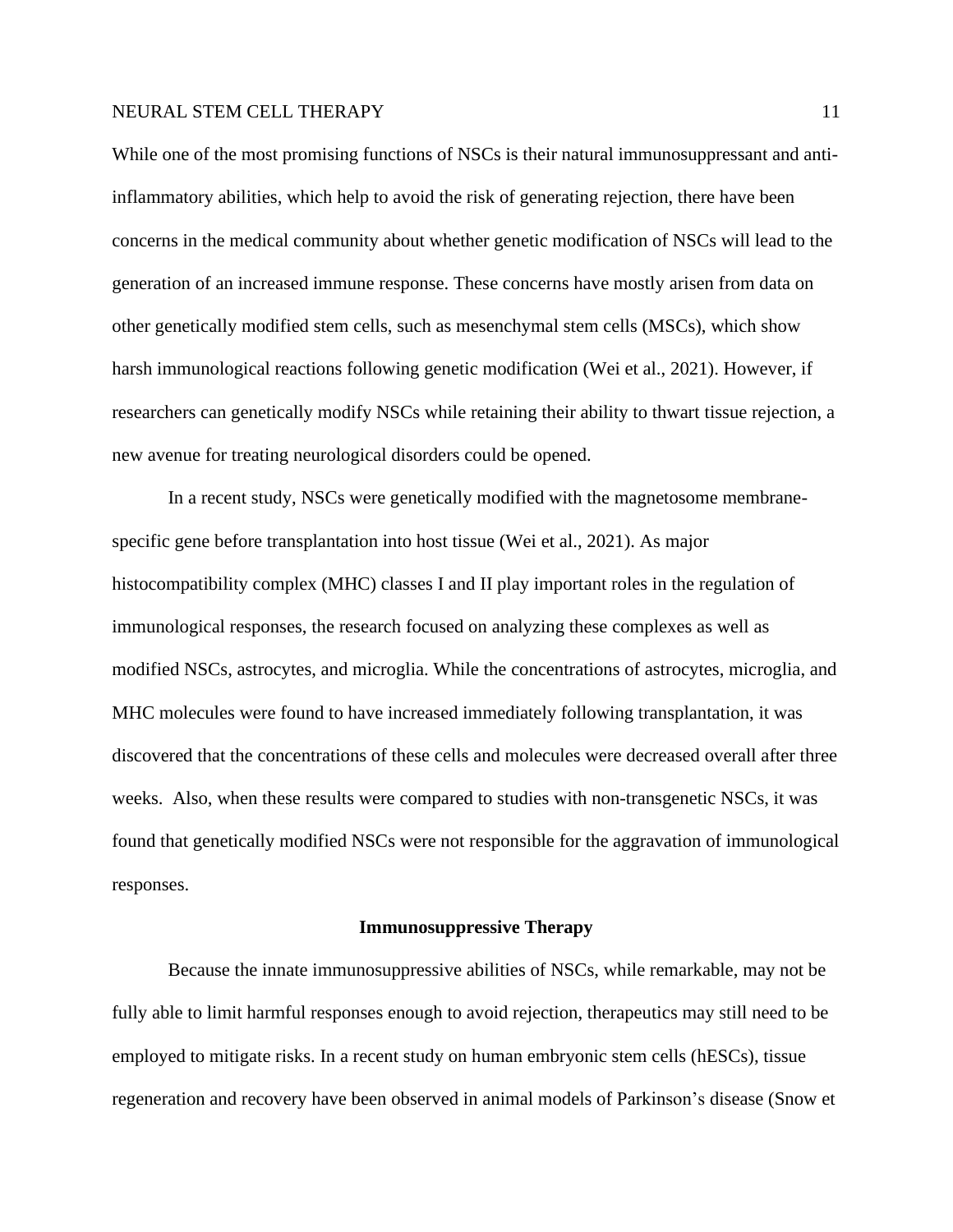al., 2019). Since hESCs can differentiate into virtually any cell type in the body, it can be reasonably assumed that the neurological recovery observed in the previous study stemmed from the cells' differentiation into neural tissue. When evaluating the viability of using hESCs to treat immunocompetent versus immunosuppressant animal models (mice), it was discovered that the survival rate of the immunocompetent mice with grafted hESCs was far below that of the immunosuppressed mice containing grafted hESCs (Swijnenburg et al., 2008). This is due to cellular and humoral immune responses characterized by inflammatory cell infiltration and subsequent immune-mediated rejection of hESCs in immunocompetent animals. Drawn from the above study, it can be concluded that immunosuppressive techniques can lead to a decreased chance of transplant rejection, even in stem cells that are being used to treat neurological diseases.

#### **Development of Lineage Control**

One of the leading complications of neural stem cell therapy is the complexity of controlling NSC differentiation. If a solution is not found for this problem, NSC transplants may become widely unavailable for fear of creating large populations of unwanted cell types. One possible solution to this problem comes from the immobilization of growth factors and cytokines, molecules that can modify stem cell function (Li et al., 2014). For these growth factors to be successfully delivered to the area of interest, researchers have engineered scaffolds that provide a matrix for cell attachment, migration, and differentiation. In a recent study, researchers successfully used a modified chitosan hydrogel system to encourage neural stem cell differentiation with adsorbed and immobilized growth factors.

The chitosan scaffold that was employed in this experiment was found to successfully deliver growth factors to NSCs, and, as a result, allowed researchers to control the specific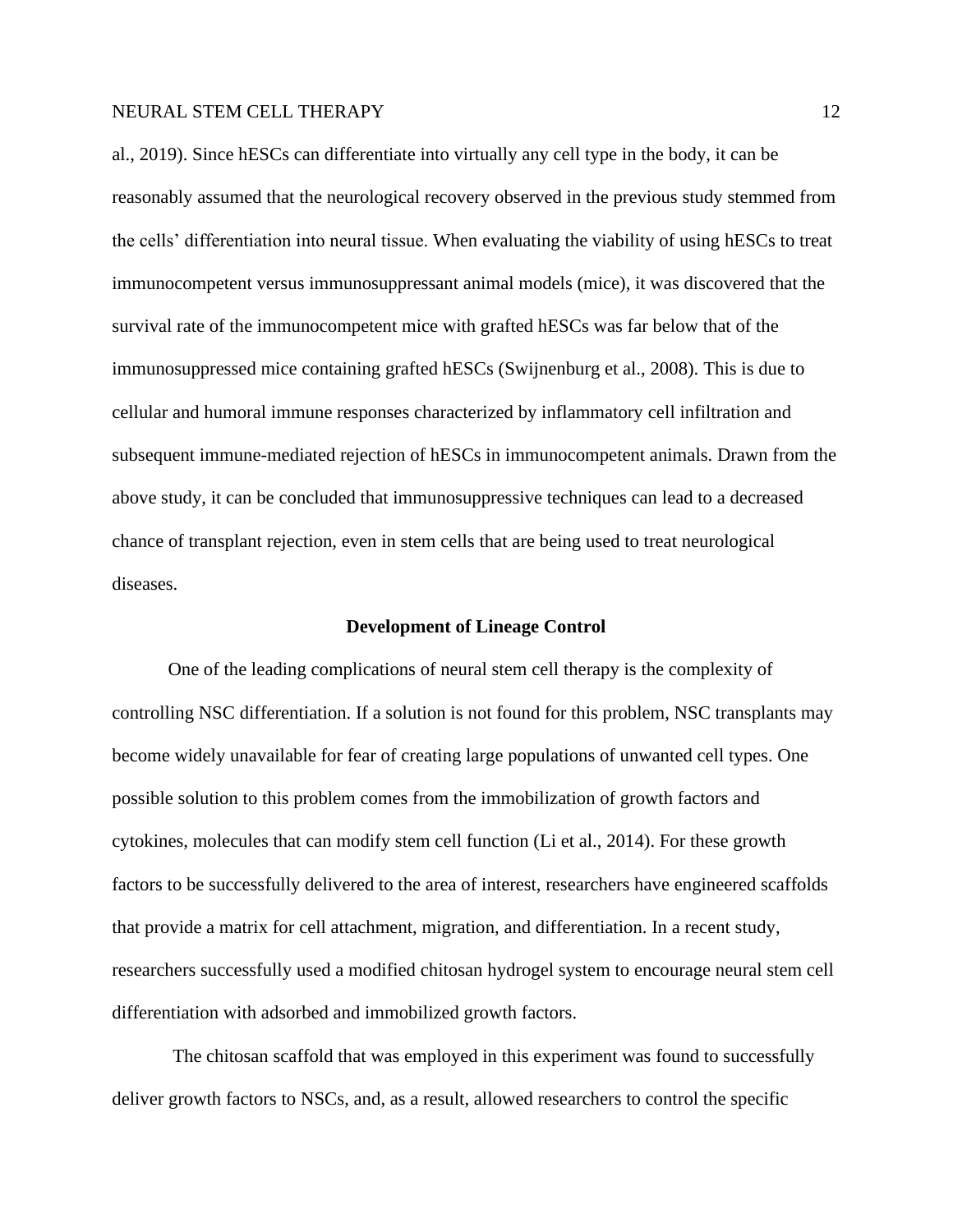lineages being created. For example, researchers delivered the growth factor interferon-γ (IFNγ) to direct the NSC production of neuronal cell types, platelet-derived growth factor-AA (PDGF-AA) to direct the production of oligodendrocytes, and bone morphogenic protein-2 (BMP-2) to direct the production of astrocytes (Li et al., 2014). While these results were obtained from research involving cell cultures, they show much promise for application to human disease. If researchers can use a similar scaffold to the one used in this experiment to apply growth factors to the human spinal cord, for example, expectations could be made for guiding structures that would replicate the developmental formation of the CNS and replace damaged tissue. In this way, the applications for partnering this biotechnology with NSCs to treat sites of neurological damage are enormous.

#### **Alzheimer's Disease**

Of the many neurodegenerative disorders that plague humanity, Alzheimer's disease (AD) has recently become among the most prevalent. AD is characterized by progressive impairment of memory and other cognitive functions, and it is currently estimated that one in every ten people over the age of 65 in the United States is afflicted by this disease (Hebert et al., 2013). With the prevalence of this disease and the resulting toll it has on society increasing as the population of the United States ages, a considerable amount of research is currently being conducted to find new treatment methods for this currently incurable disease.

While the many factors that lead to the development of AD are complex, much evidence supports a few specific hypotheses relating to the onset of this disease. To start, the amyloidcascade hypothesis has shown that the accumulation of amyloid-β in the parenchyma and cerebral blood vessels triggers many of the events leading to neurodegeneration (Hardy & Selkoe, 2002). When amyloid-β accumulates in these areas of the brain, it has been found that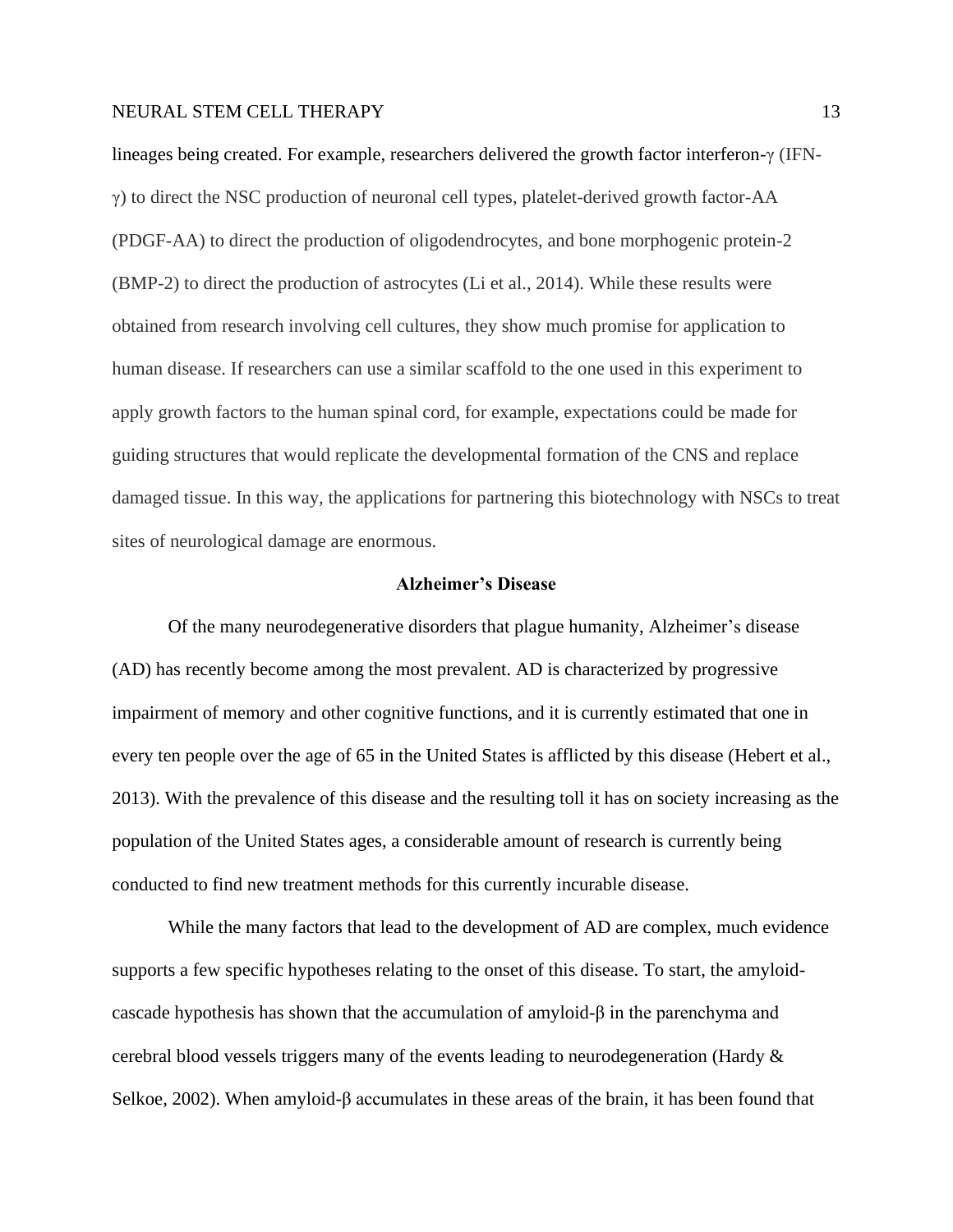the structural integrity of the blood-brain barrier, a brain structure that serves a critical function in brain homeostasis as well as the clearance of amyloid-β from the central nervous system, degrades significantly. Interestingly, it has also been found that in rare cases, individuals exhibiting homozygosity for genes controlling amyloid-β production have exhibited partial protection from neurodegeneration (Hampel et al., 2021). In these instances, the rare mutation being exhibited allows the individual to continue normal cognitive functioning, even in the presence of a severe number of amyloid-β plaques. However, the patients exhibiting these genes eventually developed dementia-like symptoms as a result of amyloid-β and neurofibrillary tangle accumulation. As a result of these discoveries, it has become essential for AD researchers to focus their efforts on finding new ways to prevent both the accumulation of amyloid-β and the degradation of the blood-brain barrier.

As NSC therapy shows great promise for treating neurological disorders, it is thought that the facilitation of neural recovery by this method offers the greatest chance of defeating AD. In addition to replacing dead or injured brain cells, NSCs' previously discussed use of the bystander effect in addition to microenvironment modulation showcase this method's ability to combat many of the precipitating factors of AD (Lee et al., 2007). More specifically, treatments for AD are focusing on two different avenues: delivering therapeutics during the chronic stage of AD to alleviate already developed symptoms and delivering NSCs during the early stages of neurodegeneration with the goal of NSC migration to injury sites to combat early AD pathology (Boese et al., 2020). The avenue that aims to treat the chronic symptoms of AD would be critical for those currently suffering from AD-induced neurodegeneration. To repair neurodegeneration that has already occurred, NSCs' ability to rapidly proliferate and replace damaged cells would be critical. Additionally, NSCs' secretion of therapeutic products could potentially lead to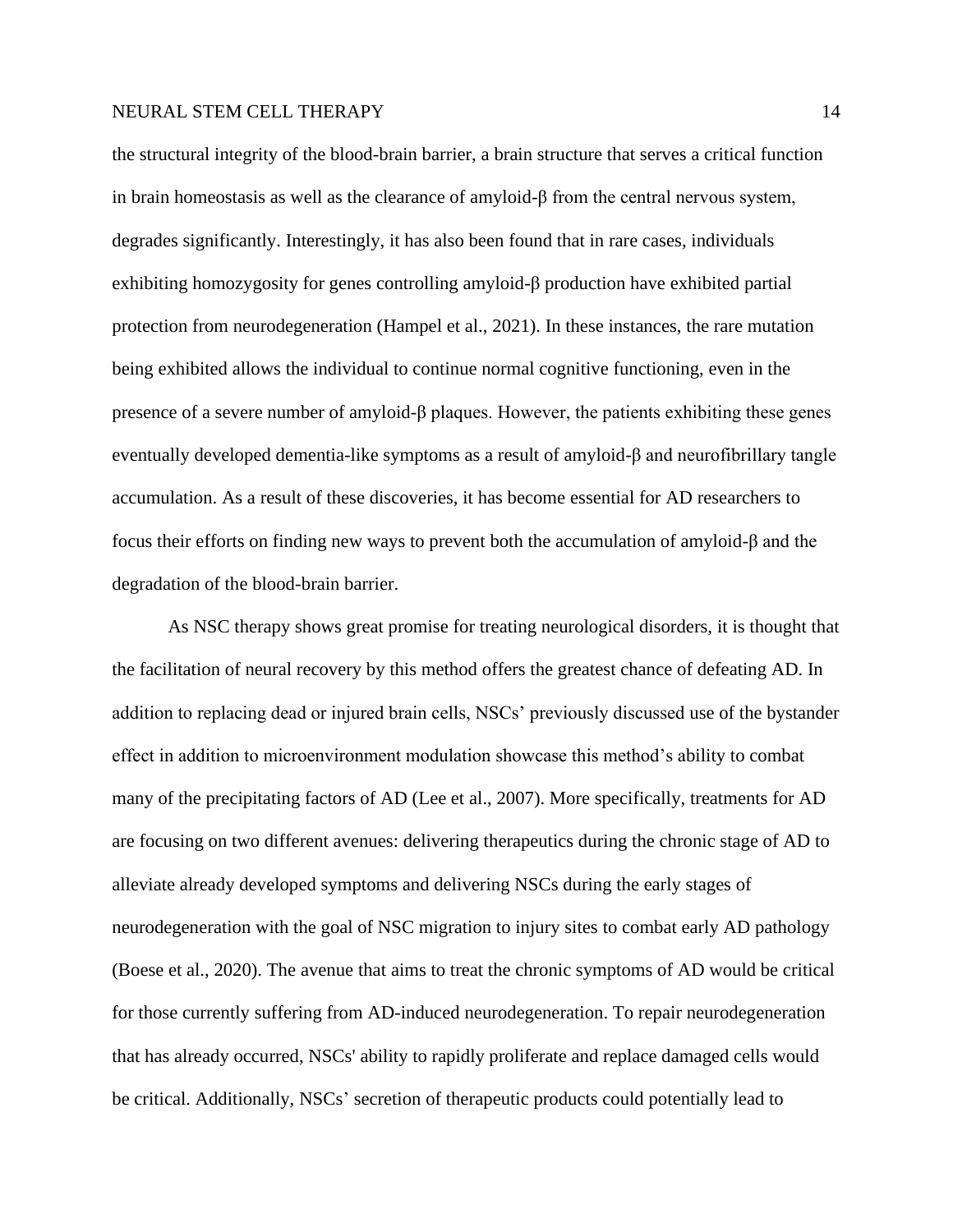increased functioning of the blood-brain barrier, which would contribute to limiting the damage caused by amyloid-β buildup. The second avenue, treating the early onset of AD, requires researchers to be able to identify the signs of developing neurodegenerative disease. A few of these critical biomarkers, which have been linked to AD development, are the concentration of amyloid-β in cerebrospinal fluid (CSF) and blood and the imaging of tau deposits by positron emission tomography (PET; Brier et al., 2016). With these methods, clinicians of the future may be able to screen those with genetic dispositions for AD and schedule at-risk individuals for NSC therapy.

As with most novel scientific developments, there are currently limitations to using NSCs to treat AD. One of the most cumbersome of these limitations is the previously mentioned inability to fully control the cell types of NSC differentiation. While it has been found that NSC therapy leads to the generation of neurological tissue, in many cases, animal trials have seen NSC implantation stimulate unwanted differentiation into non-neural cell types and uncontrolled generation of glial cells (Xuan et al., 2009). It is essential that these complications are resolved before humans can hope to be treated by NCS therapy, as the overproduction of glial cells could lead to severe complications, such as inflammation. Another complication that has been discovered during NSC research is the decline of NSC content in the brain with age (Manganas et al., 2007). If not resolved, this could cause a person undergoing NSC treatment to need many grafts of stem cells before seeing results and could even limit the efficacy of using NSCs to treat some individuals.

#### **Parkinson's Disease**

Parkinson's disease (PD) is a common neurodegenerative disorder characterized by bradykinesia, rigidity, and tremor. Generally, these symptoms are caused by the gradual loss of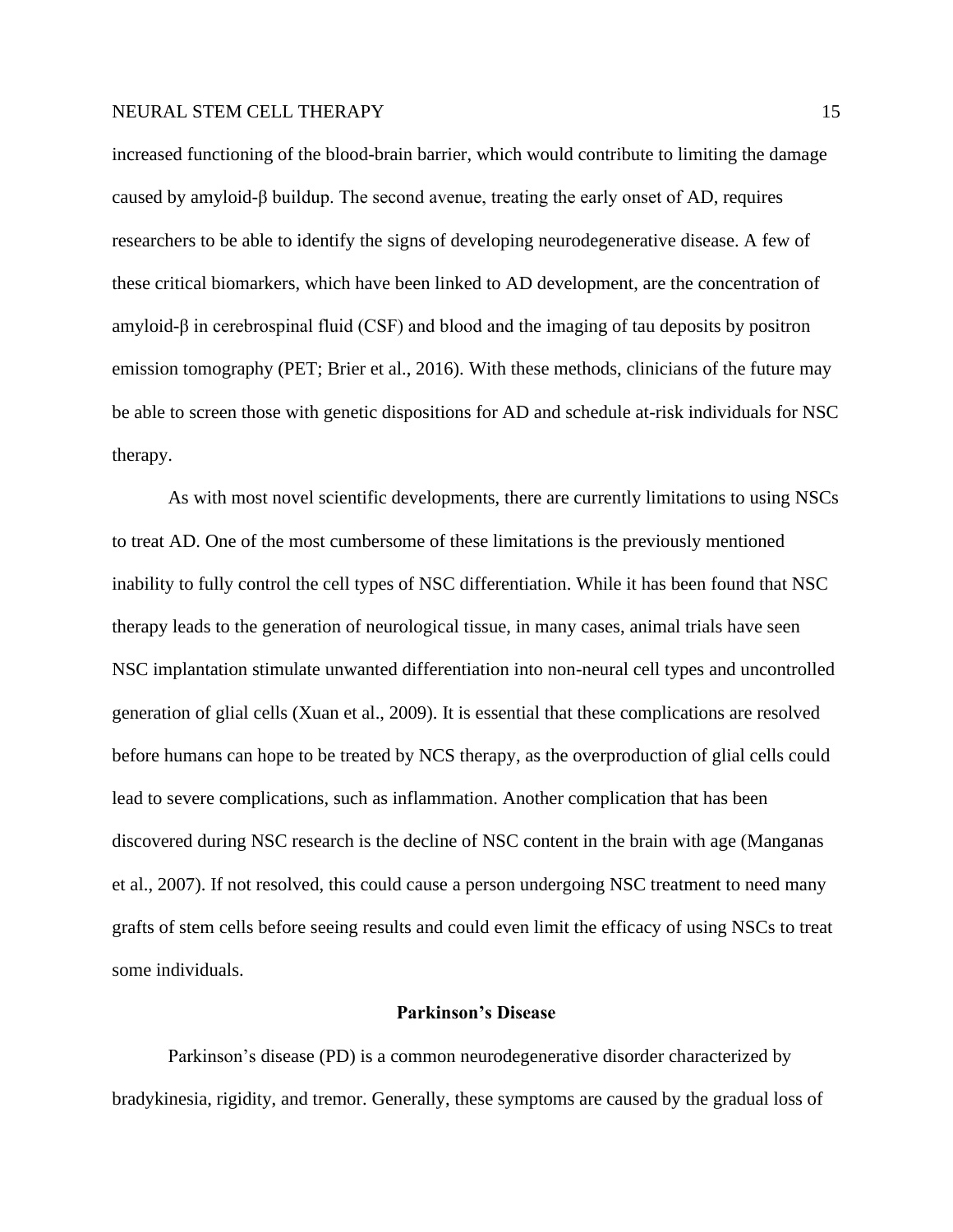nigrostriatal dopamine (DA) neurons and the subsequent neuronal degeneration. While the current treatments that exist for PD have been successful at relieving a range of symptoms, no widespread treatment exists to counteract the progression of this disease. With the everincreasing popularity of research focusing on using stem cells and tissue transplants to counter disease, current studies are working to explore these avenues for PD treatment.

One strategy that has yielded results has been to provide patients with intrastriatal grafts of human fetal ventral mesencephalic (hfVM) tissue. This has shown that grafted tissue of DAproducing neurons can replace dead DA neurons by transplantation (Politis & Lindvall, 2012). With this method, grafts can provide a population of DA-producing neuronal cells that lasts up to 16 years and have been known to provide some symptomatic relief. While this sounds promising, the results from studies involving hfVM grafts have been inconsistent and hindered by the creation of adverse effects such as graft-induced dyskinesias (GIDs). Additionally, there are considerable ethical dilemmas amongst researchers on the use of human fetal stem cells for disease treatment. Because of these drawbacks, different methods of treating PD are still needed to gain widespread support. Stem cells could potentially solve this problem by providing an ethical and endless supply of DA neurons for transplantation.

To develop methods of treating PA with stem cells, researchers have used gene modification technology to reprogram adult fibroblasts into induced pluripotent stem cells. Once these iPSCs are formed, they can differentiate into DA-ergic neurons, raising the possibility of generating an unlimited supply of replacement neurons for PA patients (Politis & Lindvall, 2012). To test this method of replacing DA-ergic neurons, researchers first transplanted iPSCs into the striatum of a PD rat model. After evaluation with MRI technology, the animal test subjects showed some degrees of functional recovery after receiving the iPSC transplants. In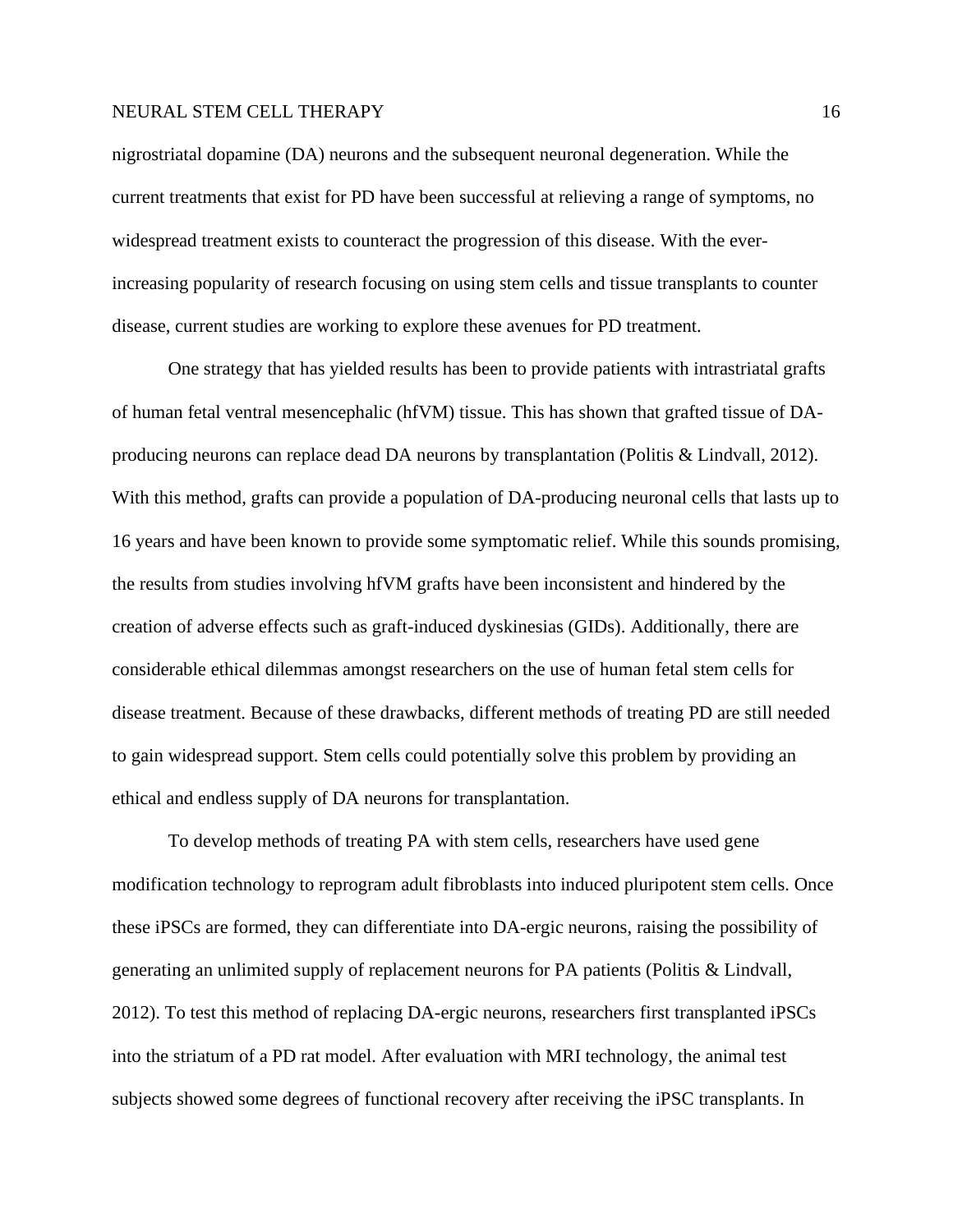addition to the apparent success of this method in an animal PD model, an additional advantage of using iPSCs is that they can be catered to specific patients. However, a downside of iPSCs is that there have been concerns over the formation of tumors in some test animals after receiving iPSC transplants. Because of this, more tests need to be done so reliable and safe methods of treating PD with iPSCs are developed and transitioning to a clinical setting is viable.

Another possible source of stem cells to treat PD is the bone marrow. Bone marrowderived mesenchymal stem cells have been reported to differentiate into neurons that are tyrosine hydroxylase-positive and improve motor performance in mice (Politis & Lindvall, 2012). Recently, this research has been expanded into a clinical setting, where a new trial involving advanced PD patients attempted to discover the abilities of transplanted MSCs to differentiate into DA-ergic neurons. In the study, PD patients received unilateral transplantations of analogous bone marrow-derived MSCs into the sublateral ventricular zone of the brain. After 12 months, the patients reported modest clinical improvement and showed no signs of tumor formation. Because the research in this trial did not involve collecting MRI or PET scan data before and after MSC treatment, the mechanisms responsible for these improvements are unfortunately unknown. Hopefully, future clinical studies designed to treat PD with neurons derived from MSCs will be able to gain more data on these cells' abilities.

Although hfVM tissue transplants, iPSCs, and MSCs have all demonstrated the ability to restore limited amounts of functionality in PD models, PD stem cell research is currently focused on creating standardized DA-ergic neuroblasts from stem cells. To be successful, it needs to be demonstrated that the neuroblasts developed for PD treatment cannot only replace lost DA-ergic neurons but also mitigate the chances of adverse side effects, such as tumor development and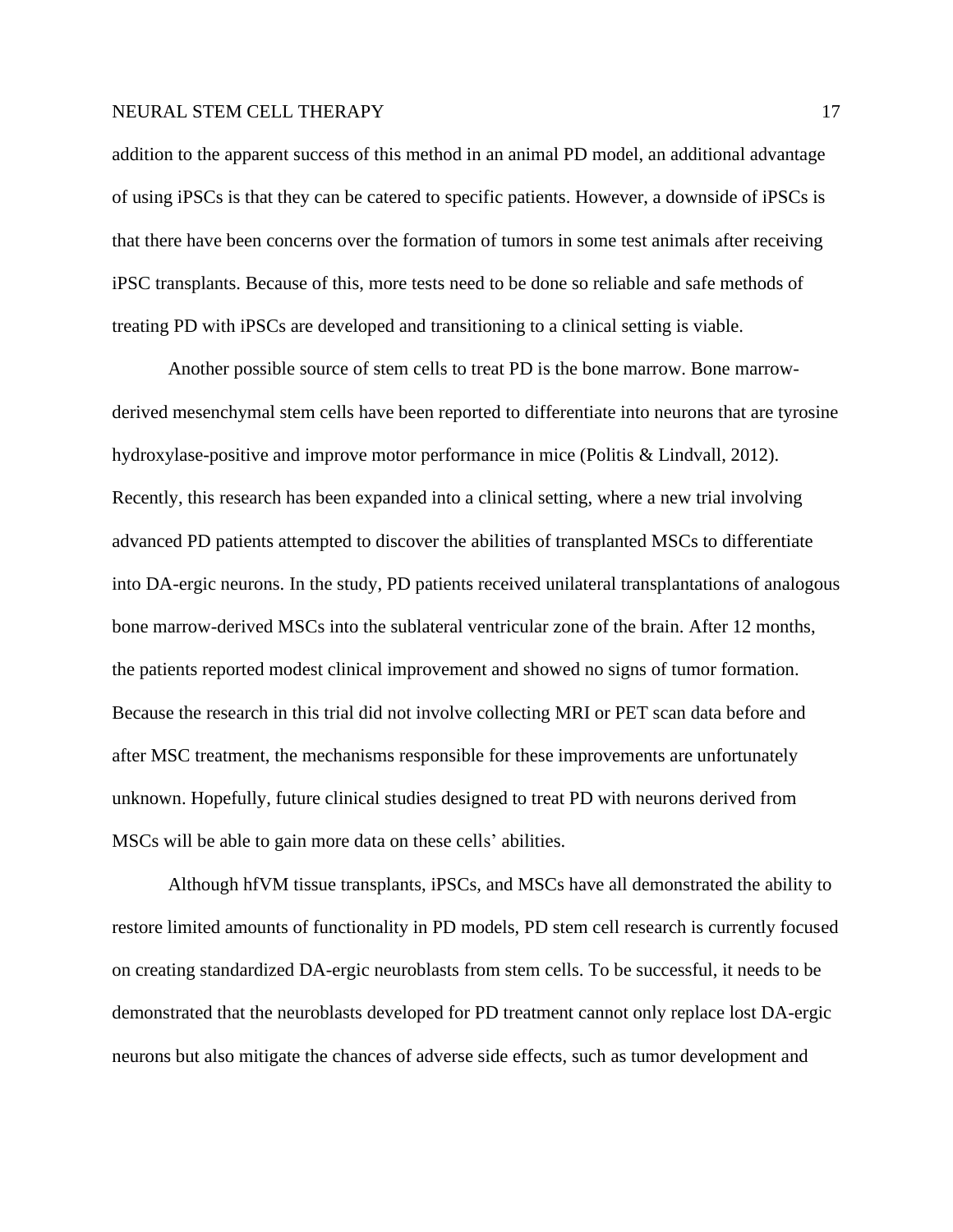GIDs (Politis & Lindvall, 2012). If these hallmarks are met, the first demonstration of using stem cells as an effective restorative treatment for PD patients could soon be seen.

#### **Neurotrophins and Alzheimer's Disease**

Neurotrophic factors serve important roles in the central and peripheral nervous systems as mediators of cell growth, survival, and homeostatic functions. Of these factors, a few of the most influential are nerve growth factor (NGF), brain-derived neurotrophic factor (BDNF), insulin-like growth factor 1 (IFG-1), and glial cell line-derived neurotrophic factor (GDNF) (Marsh & Blurton-Jones, 2017). Unsurprisingly, it has been shown that these important neurotrophic factors are decreased in AD patients and animal models. Because of this, research has begun to investigate the effects of restored levels of neurotrophic factors in AD models to see increased neuronal health, learning, and memory.

One challenge with this idea is that when delivered by direct injection, many neurotrophic factors cannot cross the blood-brain barrier. To resolve this issue, it has been suggested that NSCs could serve as an effective delivery method since they produce a variety of neurotrophic factors themselves and also migrate extensively (Marsh & Blurton-Jones, 2017). To test this, researchers used a murine model of AD that exhibited both β-amyloid and tau pathology. After transplanting NSCs directly into the hippocampus, researchers found that mouse learning and memory had improved after the observation period. While some may suggest these results are attributed to the NSCs themselves, researchers in this study found that the test mice showed significantly elevated brain levels of BDNF after NSC transplantation. Additionally, in a second trial where AD mice received NSCs with limited BDNR producing abilities (via shRNA-mediated knockdown), it was discovered that the previously recorded cognitive and functional restorations were no longer present. In lieu of these results, a subsequent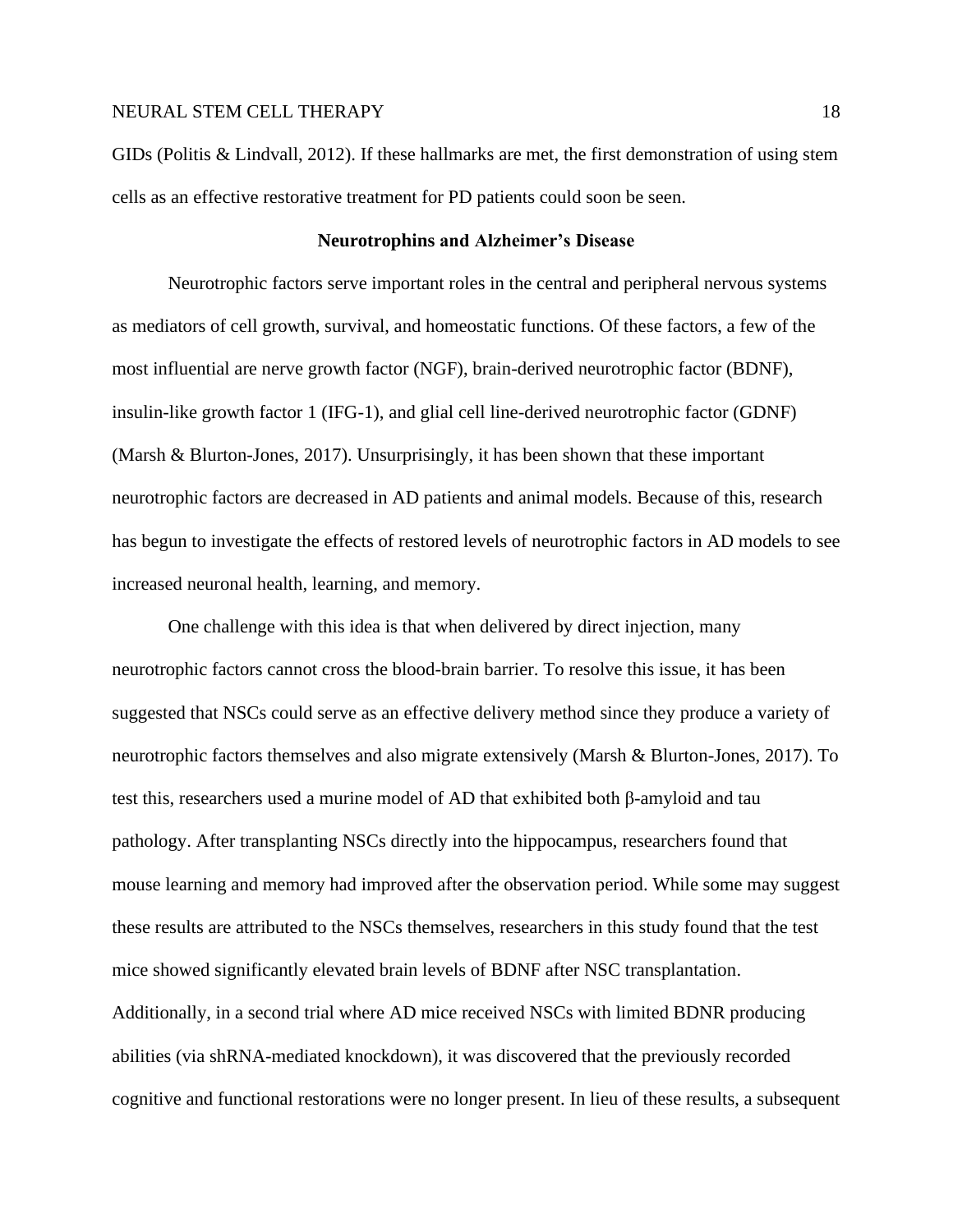study was developed where a different AD model tested the same variables (Zhang et al., 2014). Again, it was found that transplanted NSCs had no intrinsic effects on Aβ pathology; however, cognitive restoration was observed in step with increased BDNF levels. From the combination of these studies, it is clear that in multiple animal AD models, cognitive recovery was observed following NSC facilitation of BDNF increase.

Since the above results were largely found in AD models where Aβ amyloid accumulation was the observed pathology, additional research has been conducted on a mouse model displaying accumulation of hyperphosphorylated tau, a common AD pathology, (Hampton et al., 2010). To investigate whether increased neurotrophic factors could also lead to cognitive recovery in this model, researchers in this study transplanted NSCs into the cortex of the tau AD model. It was found that after NSC transplantation, neuronal loss had been reduced in comparison to the vehicle treatment. However, this result was not likely due to direct neuronal differentiation and replacement. This is because the majority of transplanted NSCs were found to have differentiated into astrocytes, therefore not explaining the observed neuronal recovery. To confirm that direct neuronal replacement was not the source of reduced neuronal loss, the trials were repeated using astrocytes (no differentiation capabilities) instead of NSCs, and it was found that neuronal loss was reduced to a similar degree. After these trials were completed, researchers were able to examine mRNA levels of key neurotrophic factors and found that while BDNF and NGF were unchanged, GDNF levels had been increased 4-fold after NSC transplantation and when compared to the vehicle. This suggests that the neurotrophic factor GDNF may also be essential to limiting the loss of neurons in tau AD models. As demonstrated by the previously described studies, it is clear that neurotrophins play essential roles in neurological recovery and that NSCs show promise as an effective delivery method in AD models. Further investigation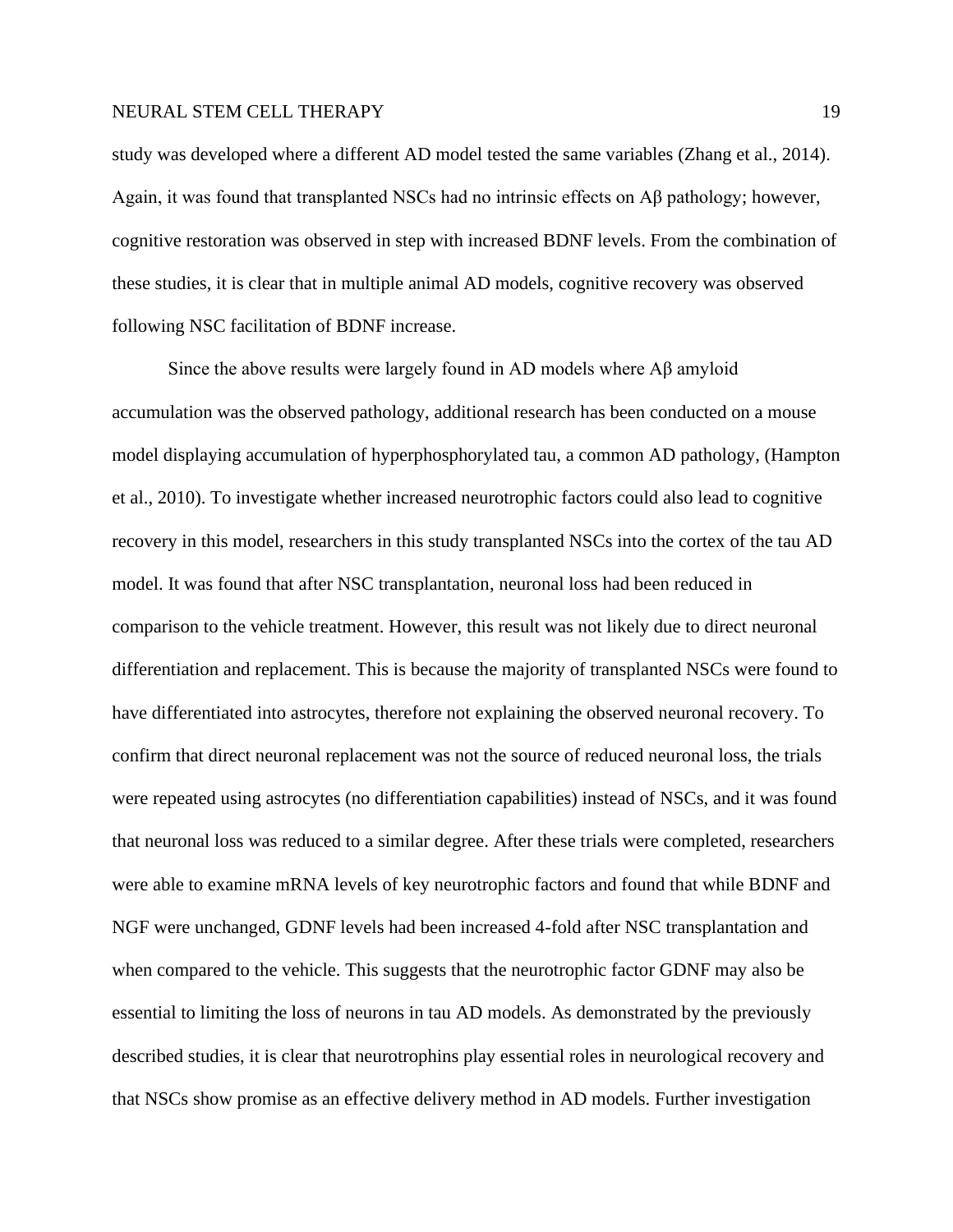into this area should focus on developing NSCs that produce high levels of neurotrophins and therefore may yield greater degrees of neurological recovery.

# **Neurotrophins and Parkinson's Disease**

In a similar way to AD, PD is also known to exhibit the loss of neurotrophic factors in the brain. Of these neurotrophic factors, BDFN and GDNF, specifically, have been shown to affect the survival and function of DA neurons in the midbrain. If the levels of these key neurotrophic factors can be restored to normal levels, it is hopeful that DA neuronal loss can be limited and restored in PD patients.

Several studies designed to test this theory used NSCs with greater than normal GDNF expression (GDNF<sup> $++$ </sup>) to enhance DA neuron transplantation. In one study, a rat model of PD was given transplants of DA neurons and GDNF++ NSCs and it was found that post-transplantation, the rats exhibited decreased DA neuronal degeneration (Akerud et al., 2001). Because of these results, subsequent studies have been conducted to investigate whether human NSCs modified to express different neurotrophins can both protect DA neurons and limit motor deficits. It was found that transplanting NSCs with an overexpression of IGF-1 and GDNF resulted in reduced DA neuronal loss (Ebert et al., 2008). Additionally, while it was discovered that significantly more NSCs that were modified to express IGF-1 survived the transplantation process than those that were modified to express GDNF, both grafts of NSCs resulted in similar neuronal survival and behavioral recovery (Marsh & Blurton-Jones, 2017). This suggests that GDNF may be a more potent influencer of neuronal survival.

While the animal trials described in these studies show that neurotrophin-producing NSCs are indeed effective at preventing DA neuronal degradation, it is important to note that the majority of clinical PD cases show an  $\alpha$ -synuclein pathology which is not shown in these trials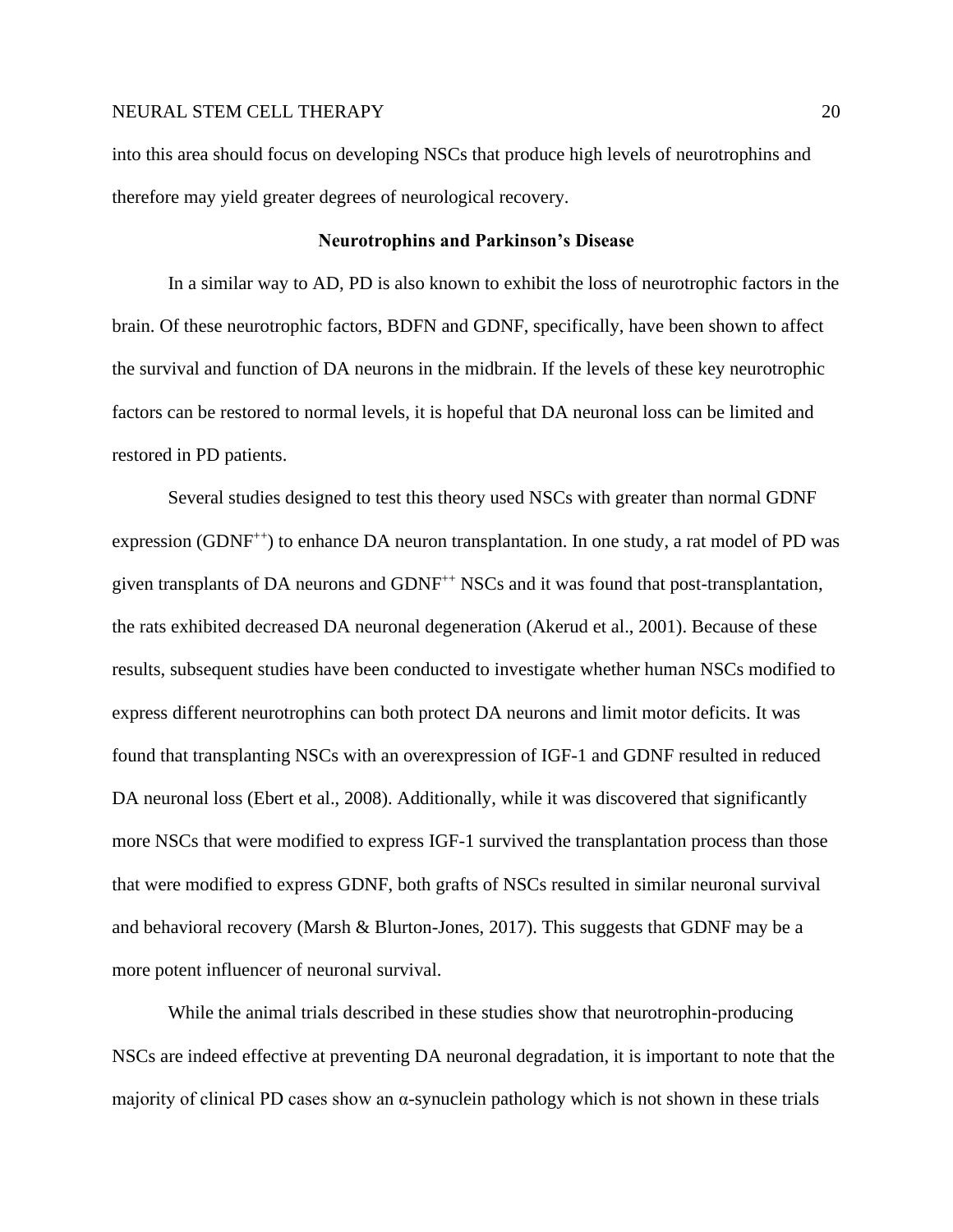and is likely to influence PD pathology. To investigate this complication, a novel study involving an animal model of synucleinopathy showed that after receiving BDNF-producing NSC transplants, both motor and cognitive recovery was observed (Goldberg et al., 2015). While the animal model used for this trial was more representative of the neurological disorder, dementia, the results undoubtedly show that neurotrophic factors have a large effect on motor and cognitive recovery in an animal model of synuclein pathology. In combination with the PD model NSC/neurotrophin studies, the results of this research show that neurotrophins are of great importance for the future of PD research.

#### **Application for Stroke Recovery**

Stroke, which occurs when blood supply to part of the brain is interrupted, leading to dead and damaged neural tissue, is the primary cause of long-term disability in the United States and the second leading cause of death worldwide. In the wake of this massive epidemic, a large wave of clinical trials has begun to test the effectiveness of different therapeutics. Unfortunately, only tissue plasminogen activator (tPA) is FDA approved to treat stroke in humans (Baker et al., 2017). The largest problem with this specific treatment is that it is only viable for treating one type of stroke (ischemic stroke) and also serves primarily to limit ischemic damage. tPA currently has no regenerative functions that would allow patients to achieve neurological recovery from restored brain tissue. Since the scope of tPA is heavily limited, new methods of treatment for stroke patients must be found to resolve this issue.

A recent study involving induced pluripotent stem cells (iPSCs) has shown that these stem cells can be generated from a patient's somatic cells. From there, they model similar plasticity to embryonic stem cells and therefore can differentiate into induced neural stem cells (iNSCs) (Baker et al., 2017). Previous research has shown these neural stem cells are capable of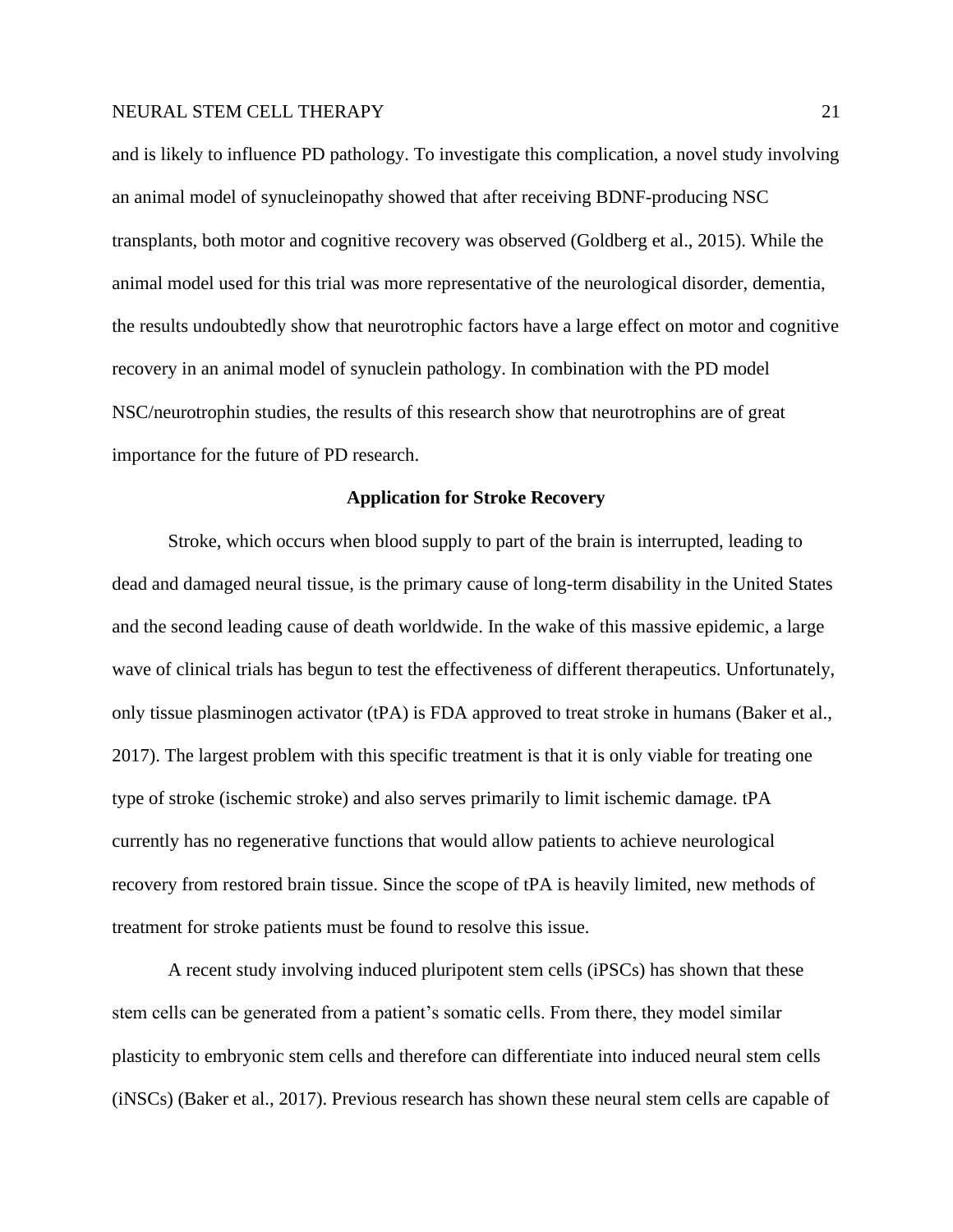effectively bringing about neurological recovery in rodent models of ischemic stroke. They do this in two different ways: by differentiating into neurons that replace those lost due to stroke neurological damage, and by producing regenerative and neuroprotective factors that affect parenchymal healing. In this rodent model, researchers found transplanted iNSCs capable of reducing tissue atrophy, promoting angiogenesis, inducing glial scar formation, and promoting many different mature neuronal cell types. While these results seem very promising, key functional and physiological differences exist between the rodent brain and the human brain, making the results of this study questionable for human application. In particular, human brains contain prominent differences from rodent brains in their gray to white matter composition, blood flow, gyral patterning, and metabolism. These areas are widely affected by stroke, and therefore, it is important to achieve results in model animals that will show a direct correlation to humans.

In a different study designed to test a new animal model for stroke, pigs were selected for a stroke therapy model. Compared to the rodent brain, the pig brain contains much more similar anatomical and physiological structures to that of the human brain, including those important characteristics previously described (Baker et al., 2017). In the trials of this study, iNSCs were first transplanted into the stroke model pigs before non-invasive longitudinal magnetic resonance imaging (MRI) was performed. The results of this screening showed that after iNSC injection, stroked animals showed improvements in white matter integrity, brain metabolism, and cerebral blood perfusion. In addition to these discoveries, it was also found that iNSC therapy yielded neurogenesis, neural protection, and decreased microglial activation. For the first time, a transitional large animal model demonstrated that iNSCs show great regenerative and restorative potential.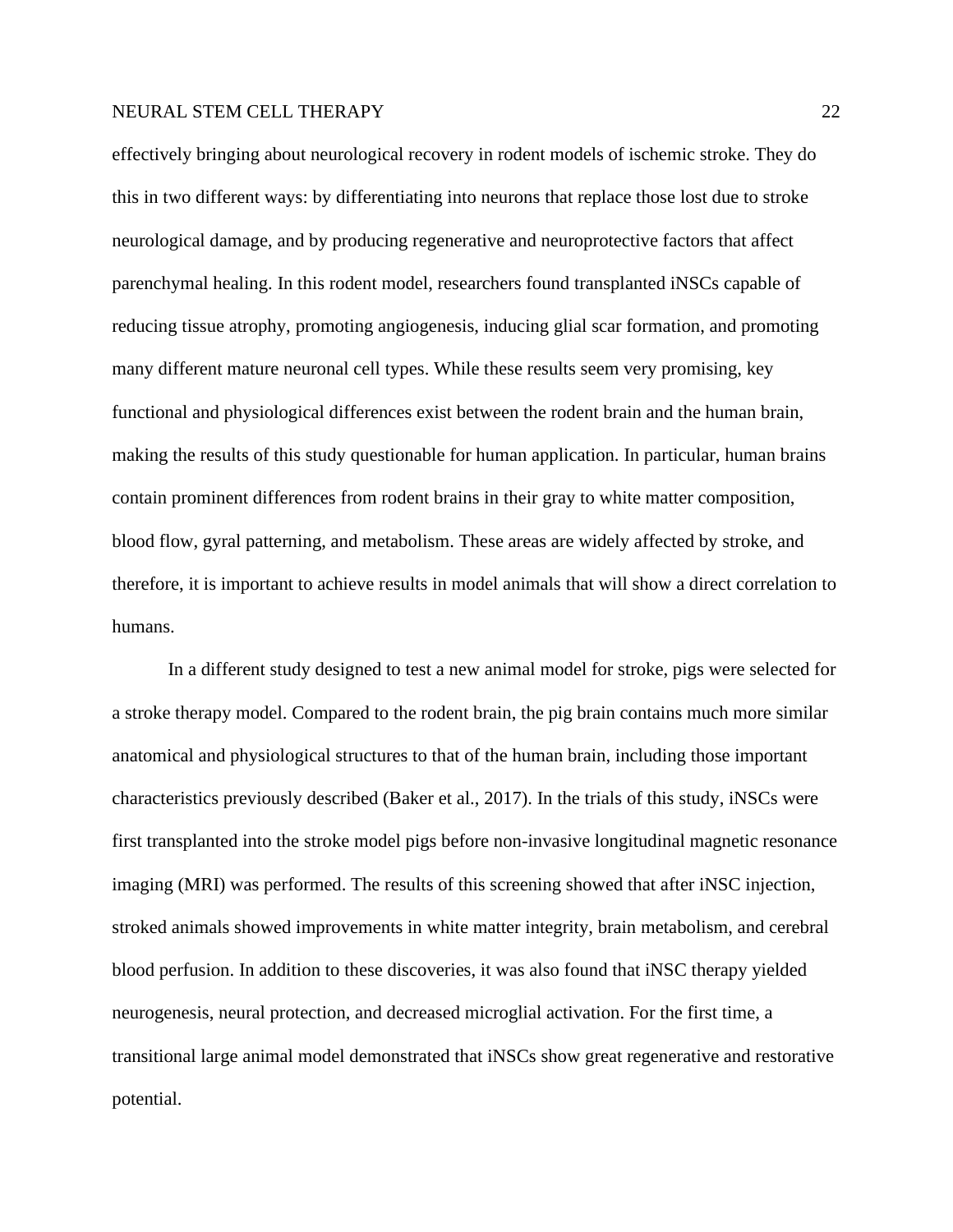# **Clinical Trials**

In response to the wealth of data gained from animal trials of neural stem cell transplantation, certain clinical trials have been approved for using NSCs to treat ischemic stroke in humans. One of these trials, the CTX Pilot Investigation Stem Cells in Stroke (PISCES) Phase I has recently been completed in the first human trial of stem cell therapy to treat stroke in the United Kingdom (Sinden et al., 2017). Because of the risks associated with transplanting any outside organic material into the human body, this trial was only viable after extensive animal trials and safety tests. These animal trials largely utilized rats with chronic stroke and demonstrated improvements in behavior and long-term safety. In the PISCES trial, men of at least 60 years of age who were living with chronic stroke were able to receive doses of CTX NSCs in amounts of 2, 5, 10, or 20 million by stereotactic ipsilateral putamen injection. In this pilot human trial, researchers were primarily interested in assessing the safety and tolerability of CTX transplants as well as observing any neurological and functional outcomes in patients over 24 months.

After collecting data over the trial period of 24 months, researchers of the PISCES Phase I trial reported no cell-related adverse events in patients. From imaging during the CTX injection procedure, serious adverse events (SAEs) were reported in 4 out of 11 patients. Of these SAEs, none were discovered to be symptomatic (Sinden et al., 2017). While previous trials of neuronal cell implantation have raised concerns about causing seizures in patients, no such events were found in any patients during the Phase I trial of CTX, an initially promising result.

After CTX NSC transplantation was complete, numerous scales were used to monitor efficacy in patients. Among these scales were a modified Rankin Scale (mRS), NIH stroke scale (NIHSS), Ashworth Scale for upper- and lower limb spasticity, and the Barthel Index of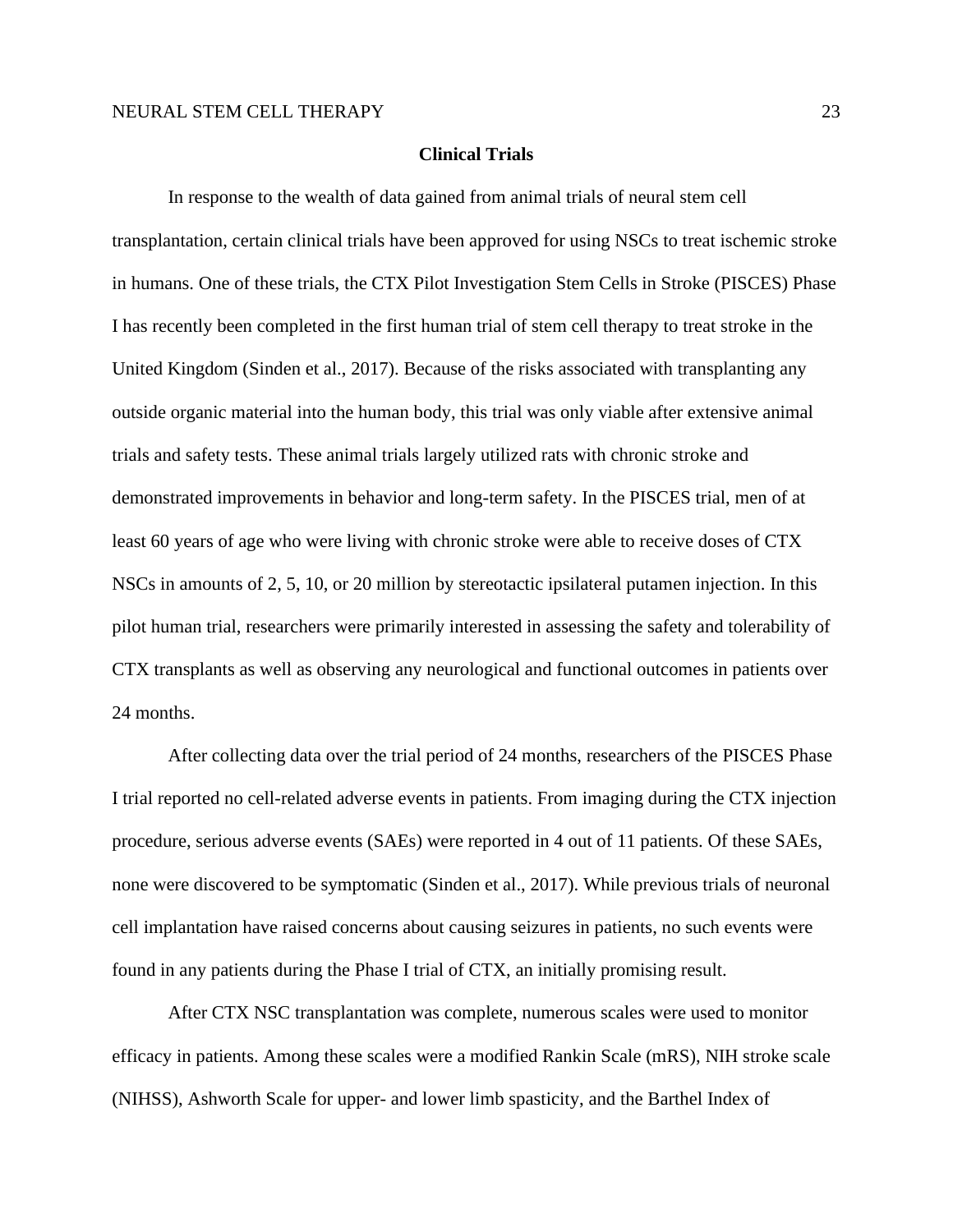activities of daily living (BI) (Sinden et al., 2017). Using these scales, patients were assessed closely for any improvements in the above criteria. Following CTX implantation, it was found that statistically significant improvements were seen in NIHSS, and non-significant improvements were seen in the summed scores of the arm and leg Ashworth scale and the BI index. While the improvements displayed by these scaled are remarkable, not every patient in this trial showed signs of recovery. In 7 out of 11 patients, disability, as measured by the mRS was found to be unchanged after 12 months, and in the remaining 4 patients, it only improved by one grade. At the end of the trial period of 24 months, disability was still unchanged in 7 patients, was worsened by two grades in one patient, and had improved by one grade in three patients.

In addition to the scale used by researchers to monitor results, patients in this study also had the option to report their overall health statuses. When compared to the baseline, patients reported that their health had improved by a median of 18 points (interquartile range -5 to 30) after 12 months (Sinden et al., 2017). As an additional method of gathering data, functional magnetic resonance imaging (fMRI) was also used both pre and post-treatment to screen for neurological developments. From this data, it was found that changes in patients' motor activation were consistent with fMRI measured neurological improvement.

Since the PISCES Phase I trial involved a very small number of treated individuals, a heterogeneous study population, and a single-arm design, reliable conclusions could not be drawn about neurological and functional recovery after CTX NSC implantation. Any such conclusion would apply only to the population of individuals tested and would need more trials involving outside controls to avoid confounding factors. This being said, it is worthwhile to note that despite the trial's population of patients being in the late stages of chronic stroke, many of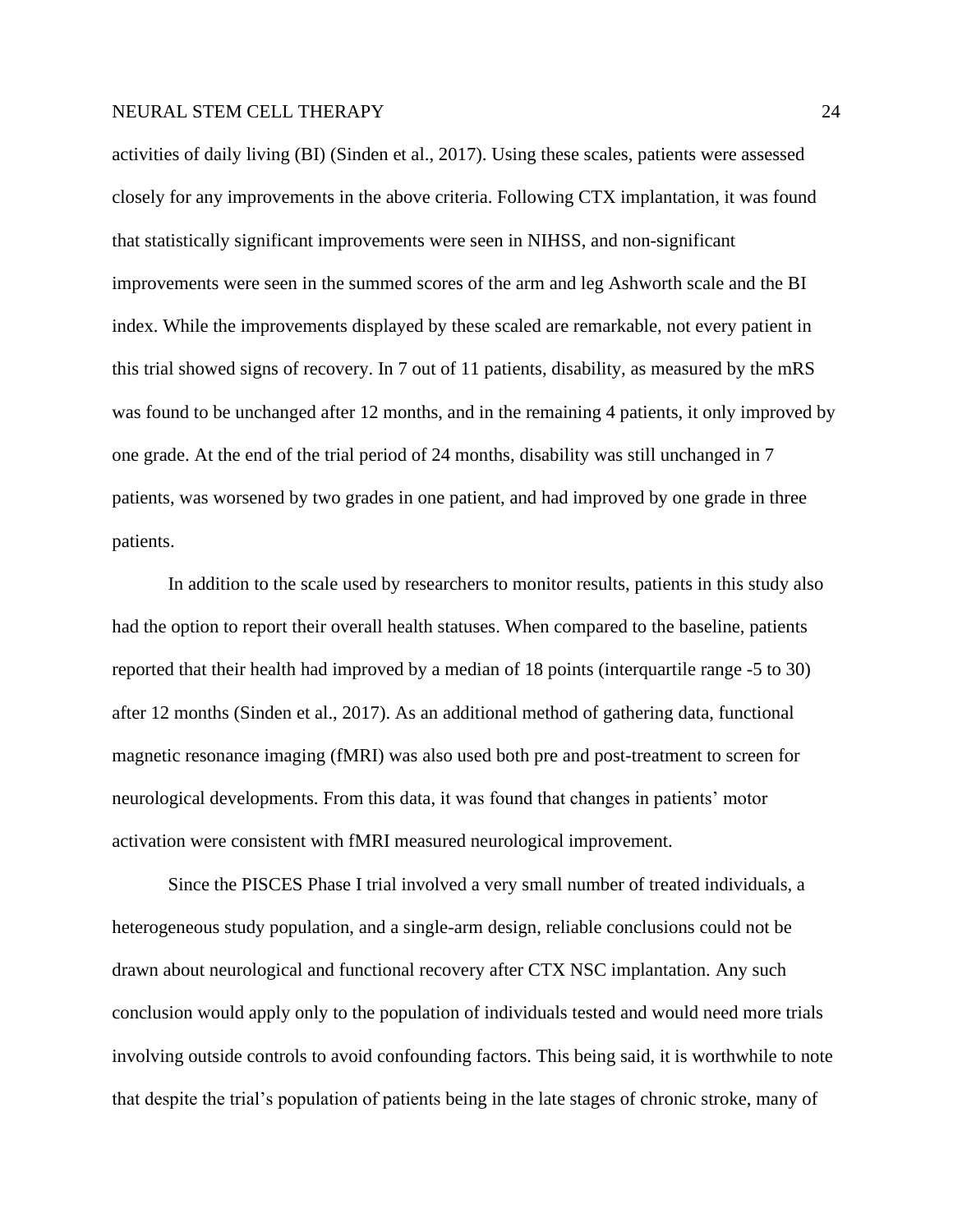the individuals treated in this phase showed improvement in different areas (Sinden et al., 2017). While it is unknown whether these improvements can be linked to stem cell implantation or outside factors such as increased medical attention, this study seems to cast doubt on the regular assumption among clinicians that late-stage chronic stroke cannot be treated. In addition to the improvements documented above, it should also be noted that multiple patients in Phase I of this trial were found to report occasional and unmeasured instances of minor return of finger movement, improved visual perception, reduced spasticity, and better bed-to-chair transfers. It is hopeful that in later phases of the PISCES trial, measures will be taken to ensure that these improvements can be quantified and reported.

In this pilot trial, men, as opposed to a mixed group of men and women, were selected and enrolled, due to the lack of reproductive toxicology reports for stem cell studies of any origin. This was especially relevant to this trial where a tamoxifen metabolite analog receptor is used to control cell manufacture of CTX (Sinden et al., 2017). While tamoxifen has been found to affect the female reproductive system in other cases, future clinical studies of CTX may involve female participation as preclinical studies of CTX NSC transplantation in both male and female stroke animal models did not show any negative events. In addition to the lack of mixedgender participants, a unique feature of this trial was a lack of immunosuppressive therapy. This was supported by the knowledge that nonclinical studies of CTX showed no evidence that immunosuppression would be required for either cell survival or differentiation. Further, immunosuppression was seen as an unnecessary risk as it has been previously linked to infection after stroke (Stroemer et al., 2009). This, with the knowledge that test subjects in this trial were individuals with preexisting conditions, made limiting the risk of infection an essential component of Phase I.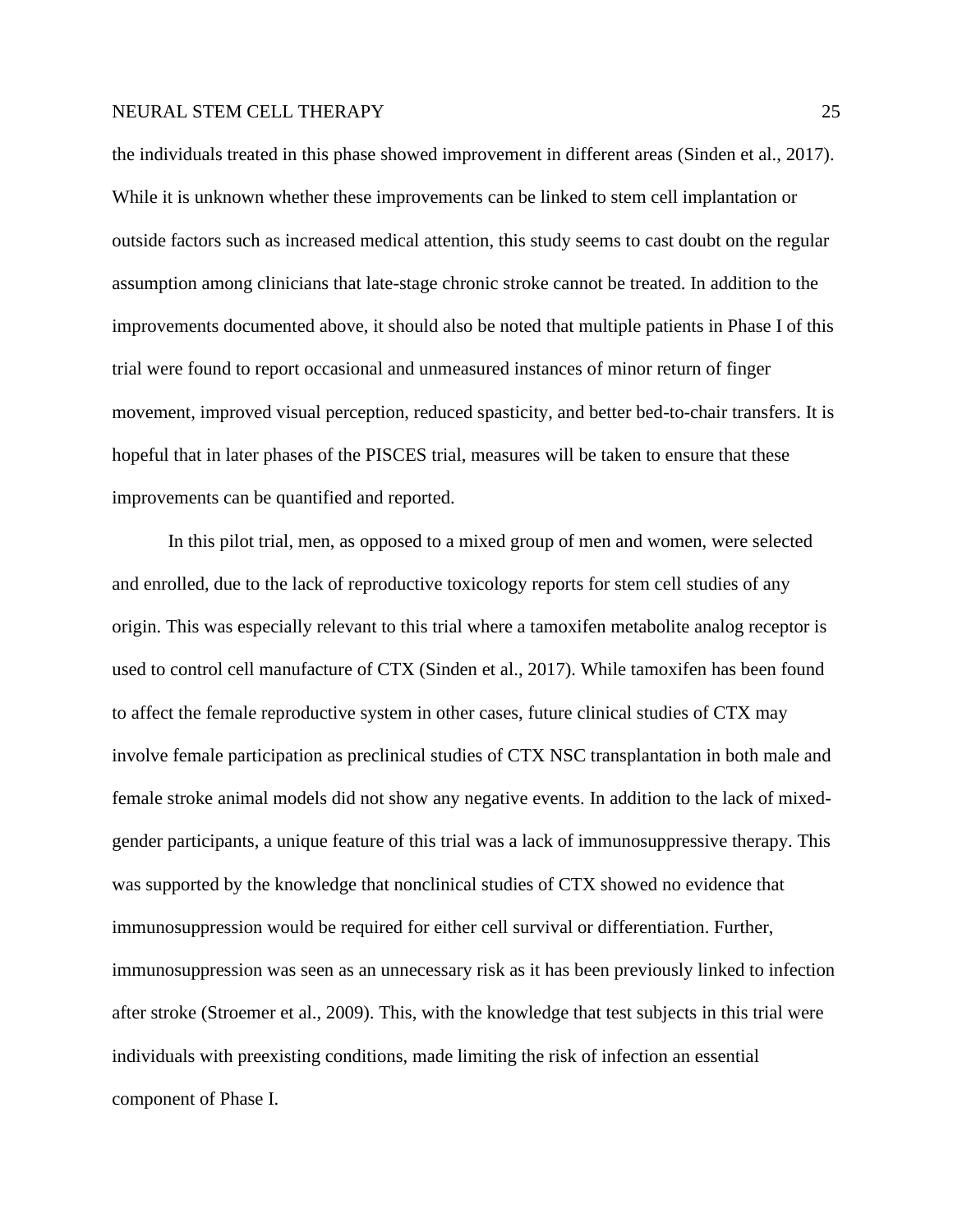Due to successes in the demonstration of safety and in obtaining useful data in the Phase I trial of PISCES, a second trial, Phase II, was formed. In this second clinical trial, patients who were experiencing single-arm paresis after suffering an ischemic stroke were able to receive a single dose of 20 million CTX NSCs (Sinden et al., 2017). This phase tested the feasibility of using CTX to treat single-arm paresis over 12 months and showed that a sufficient proportion of the test population experienced some functional recovery. The study also determined that CTX treatment was both safe and tolerable, with the majority of adverse side effects reported by patients being related to the surgical procedure itself (Muir et al., 2020). To test the results of this study, similar scales of recovery as used in PISCES Phase I were incorporated, including the NIHSS, a more objective version of mRS, and BI. PISCES Phase II, being a successful study of CTX treatment for single-arm paresis after ischemic stroke, will pave the way for a subsequent larger clinical study, PISCES III, which is currently in development.

#### **Conclusion**

By replacing damaged neural tissue, fighting inflammation and immune responses, delivering neurotrophic factors to areas of deficit, and much more, neural stem cells show remarkable abilities that are not seen in other cells of the body. Although neurological disease is currently widespread in both the United States and the rest of the world, it is hopeful that one day, NSC research may allow those suffering from disorders such as Alzheimer's disease, Parkinson's disease, and stroke to finally experience recovery. While more research needs to be conducted before this goal becomes a reality, the rate of discovery in neural stem cell research over the last couple of decades is astonishing. With this in mind, it is within reason to hope that breakthroughs in NSC research will continue to be made in the next decade, and the one after that, until neurological disease is a concern of the past.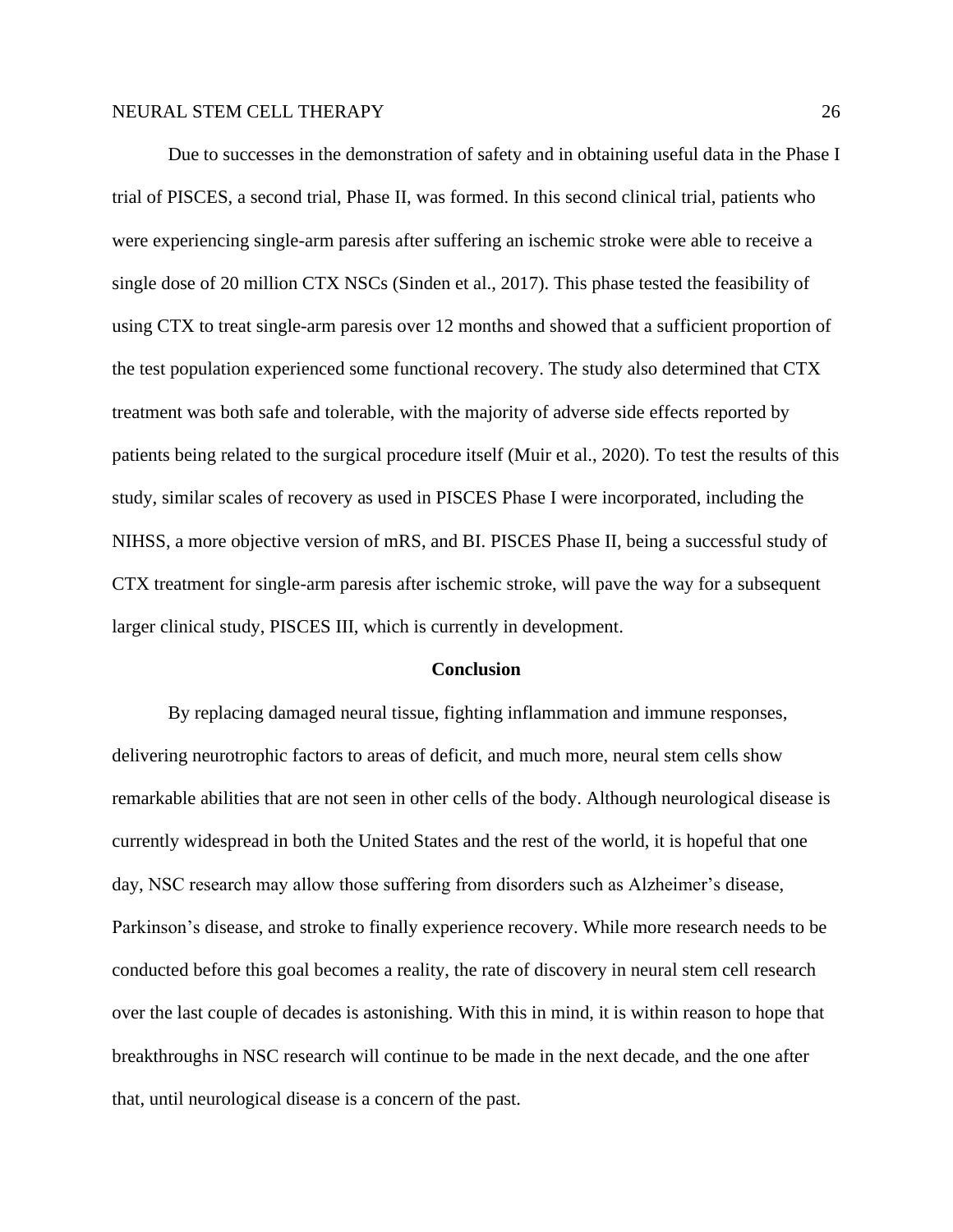#### **References**

- Akerud et al., (2001). Neuroprotection through delivery of glial cell line-derived neurotrophic factor by neural stem cells in a mouse model of Parkinson's disease. *Journal of Neuroscience, 21*, pp. 8108-8118.
- Alison et al., (2002). An introduction to stem cells. *The Journal of Pathology, 197*(4), 419-423. https://10.1002/path.1187.
- Baker et al., (2017). Induced pluripotent stem cell-derived neural stem cell therapy enhances recovery in an ischemic stroke pig model. *Scientific Reports,7,*10075*.* https://10.1038/s41598-017-10406-x.
- Boese et al., (2018). Neural stem cell therapy for subacute and chronic ischemic stroke. *Stem Cell Research and Therapy, 9:154.* https://10.1186/s13287-018-0913-2.
- Boese et al., (2020). Neural stem cell therapy for neurovascular injury in Alzheimer's disease. *Experimental Neurology, 324*, 113112. https://10.1016/j.expneurol.2019.113112.
- [Brier et al., \(2016\)](https://www.sciencedirect.com/science/article/pii/S0014488619302596?via%3Dihub#bbb0170). Tau and Abeta imaging, CSF measures, and cognition in Alzheimer's disease. *Science Translational Medicine, 8*, 338 – 366.
- Cardoso et al., (2018). Target-specific forebrain projections and appropriate synaptic inputs of hESC-derived dopamine neurons grafted to the midbrain of parkinsonian rats. *Journal of Comparative Neurology, 526:*2133–2146*.* https://10.1002/cne.24500.
- Denker, (2021). Autonomy in the Development of Stem Cell-Derived Embryoids: Sprouting Blastocyst-Like Cysts, and Ethical Implementations. Cells, *10*(6), 1461; [https://doi.org/10.3390/cells10061461.](https://doi.org/10.3390/cells10061461)
- Ebert et al., (2008). Human neural progenitor cells over-expressing IGF-1 protect dopamine neurons and restore function in a rat model of Parkinson's disease. *Experimental*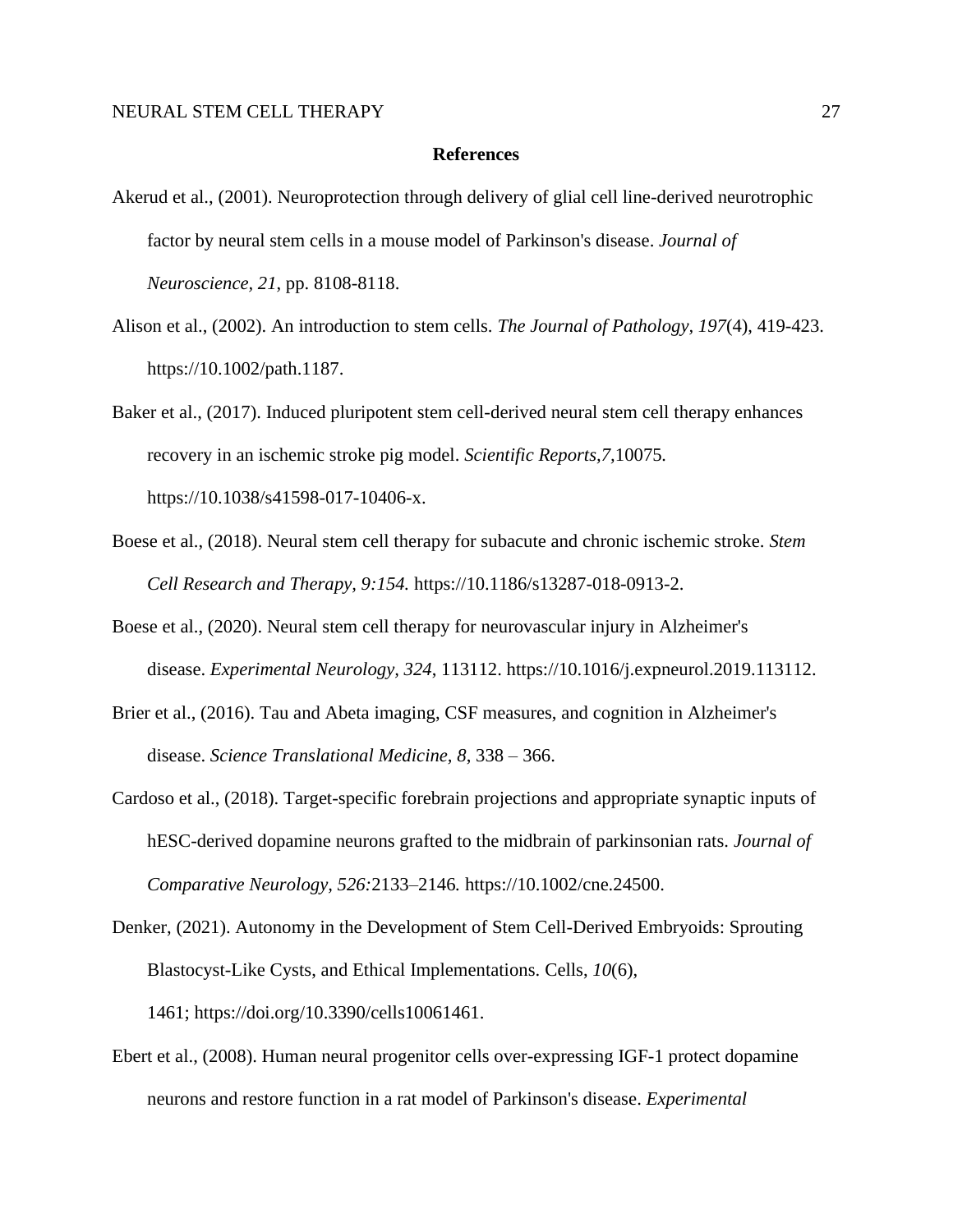*Neurology, 209*, pp. 213-223.

- Frotscher, (1992). Specificity of interneuronal connections. *Annals of Anatomy, 174*(5), 377-382. https://10.1016/S0940-9602(11)80254-2.
- Goldberg et al., (2015). Neural Stam Cells Rescue Cognitive and Motor Dysfunction in a Transgenic Model of Dementia with Lewy Bodies through a BDNF-Dependent Mechanism. *Stem Cell Reports, 5*: 791-804. doi: 10.1016/j.stemcr.2015.09.008.

Haas et al., (2005). Adult stem cell therapy in stroke. *Current Opinion in Neurology,18:*59–64.

- Hampel et al., (2021). The Amyloid-β Pathway in Alzheimer's Disease. *Molecular Psychiatry, 26*, 5481–5503.
- Hampton et al., (2010). Cell-mediated neuroprotection in a mouse model of human tauopathy. *Journal of Neuroscience, 30*, pp. 9973-9983.
- Hardy & [Selkoe. \(2002\)](https://www.sciencedirect.com/science/article/pii/S0014488619302596?via%3Dihub#bbb0495). The amyloid hypothesis of Alzheimer's disease: progress and problems on the road to therapeutics. *Science, 297*, 353-356.
- [Hebert et al. \(2013\)](https://www.sciencedirect.com/science/article/pii/S0014488619302596?via%3Dihub#bbb0520). Alzheimer disease in the United States (2010-2050) estimated using the 2010 census. *Neurology, 80*, 1778-1783.
- Ladewig et al., (2014). Auto-attraction of neural precursors and their neuronal progeny impairs neuronal migration. *Natural Neuroscience, 17*, 24–26. doi: 10.1038/nn.3583.
- Lee et al., (2007). Stem cells act through multiple mechanisms to benefit mice with neurodegenerative metabolic disease. *Nature Medicine, 13,* 439-447.
- Lee et al., (2008). Anti-inflammatory mechanism of intravascular neural stem cell transplantation in hemorrhagic stroke. *Brain, 131*, (616-629). doi:10.1093/brain/awm306.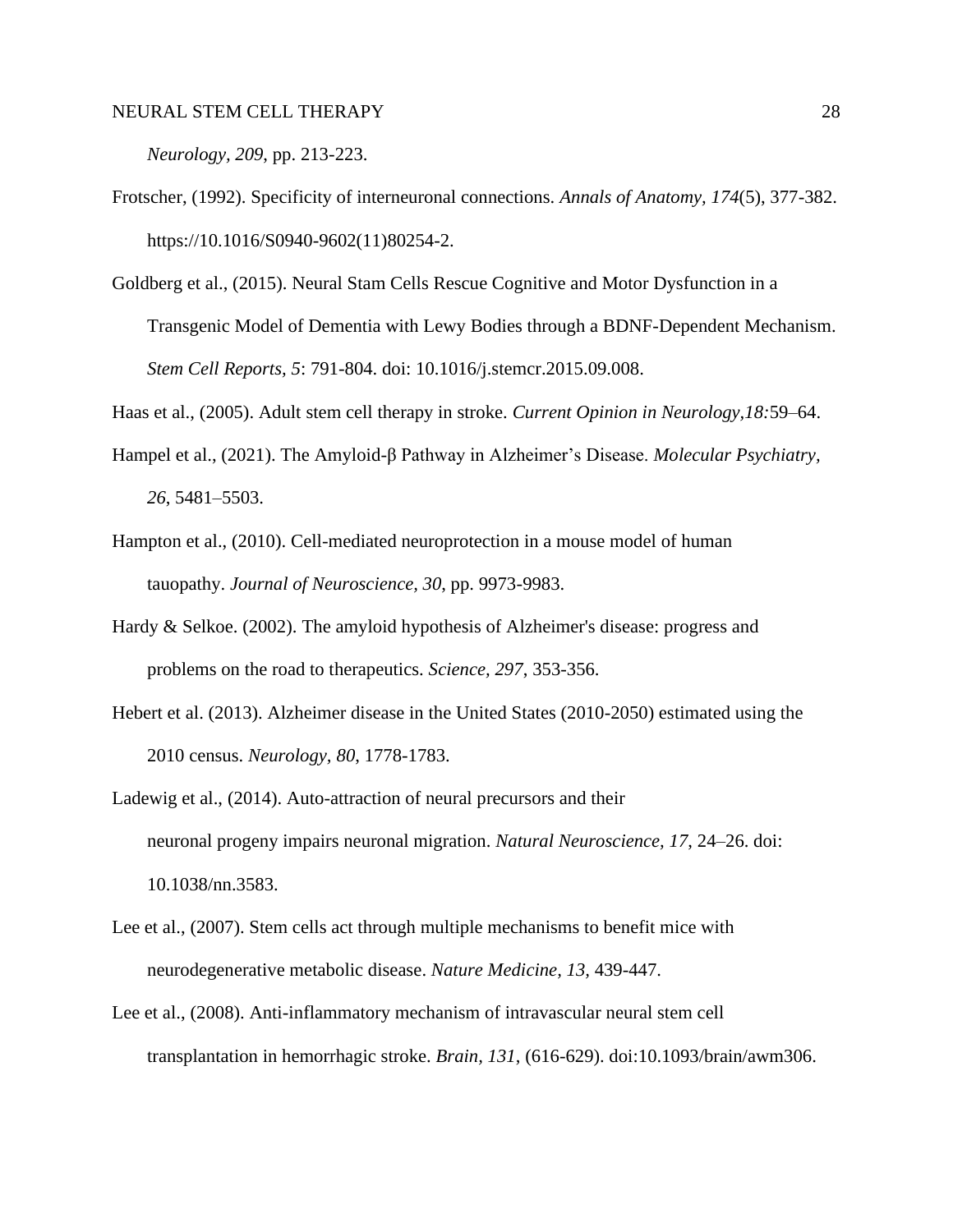- Li et al., (2007). Critical issues of clinical human embryonic stem cell therapy for brain repair. *Trends in Neurosciences, 31*(3), 146-153. https://10.1016/j.tins.2007.12.001.
- Li et al., (2014). In vivo assessment of guided neural stem cell differentiation in growth factor immobilized chitosan-based hydrogel scaffolds. *Biomaterials, 35* (33), 9049-9057. https://10.1016/j.biomaterials.2014.07.038.
- Lindvall et al., (1992). Transplantation of fetal dopamine neurons in Parkinson's disease: Oneyear clinical and neurophysiological observations in two patients with putaminal implants. *Annals of Neurology, 31:*155-165.
- Manganas et al., (2007). Magnetic resonance spectroscopy identifies neural progenitor cells in the live human brain. *Science, 318*: 980–985.
- Marsh & Blurton-Jones, (2017). Neural Stem Cell Therapy for Neurodegenerative Disorders: The Role of Neurotrophic Support. *Neurochemistry International, 106*: 94-100. doi: 10.1016/j.neuint.2017.02.006.
- Muir et al., (2020). Intracerebral implantation of human neural stem cells and motor recovery after stroke: multicentre prospective single-arm study (PISCES-2). *Neurology, Neurosurgery, and Psychiatry, 91*(4). [http://dx.doi.org/10.1136/jnnp-2019-322515.](http://dx.doi.org/10.1136/jnnp-2019-322515)
- Payne et al., (2018). In Vitro Maturation of Human iPSC-Derived Neuroepithelial Cells Influences Transplant Survival in the Stroke-Injured Rat Brain. *Tissue Engineering, 24*: 3-4. doi: 10.1089/ten.tea.2016.0515.
- Politis & Lindvall, (2012). Clinical application of stem cell therapy in Parkinson's disease. *BMC Medicine, 10* (1), 1. https://10.1186/1741-7015-10-1.

Punt et al., (2019). *Kuby Immunology*. W.H. Freeman/Macmillan Learning.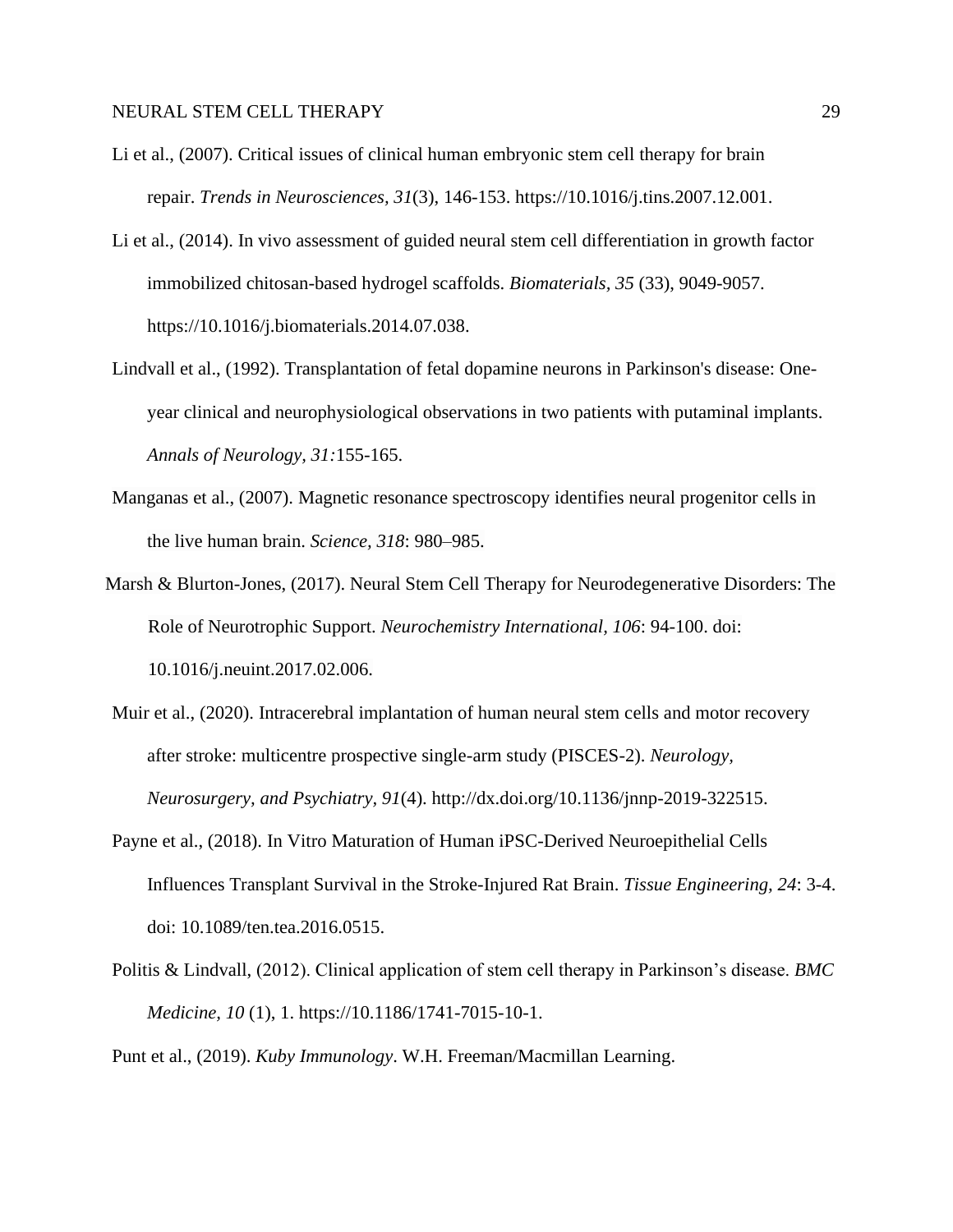- Salado-Manzano et al. (2020). Is the immunological response a bottleneck for cell therapy in neurodegenerative diseases? *Frontiers*. Retrieved December 7, 2021, https://www.frontiersin.org/articles/10.3389/fncel.2020.00250/full.
- Sinden et al., (2017). Human neural stem cell therapy for chronic ischemic stroke: Charting progress from laboratory to patients. *Stem Cells and Development, 26* (13), 933-947. https://10.1089/scd.2017.0009.
- Snow et al., (2019). A phase IIb, randomized, double-blind, placebo-controlled, dose-ranging investigation of the safety and efficacy of NTCELL® [immunoprotected (alginateencapsulated) porcine choroid plexus cells for xenotransplantation] in patients with Parkinson's disease. *Parkinsonism and Related Disorders, 61*, (88-93). [https://doi.org/10.1016/j.parkreldis.2018.11.015.](https://doi.org/10.1016/j.parkreldis.2018.11.015)
- Stroemer et al., (2009). The neural stem cell line CTX0E03 promotes behavioral recovery and endogenous neurogenesis after experimental stroke in a dose-dependent fashion. *Neurorehabilitation and Neural Repair 23*: 895–909.
- Swijnenburg et al., (2008). Immunosuppressive therapy mitigates immunological rejection of human embryonic stem cell xenografts. *Proceedings of the National Academy of the Sciences, 105*, (12991-12996). www.pnas.org/cgi/doi/10.1073/pnas.0805802105.
- Wei et al., (2021). Immunological Responses to Transgene-Modified Neural Stem Cells After Transplantation. *Frontiers in Immunology, 12*, (1-12).

https://doi.org/10.3389/fimmu.2021.697203.

Xuan et al., (2009) Effects of engrafted neural stem cells in Alzheimer's disease rats. *Neuroscience Letters, 450*: 167–171.

Zhang et al., (2014). Neural stem cell transplants improve cognitive function without altering